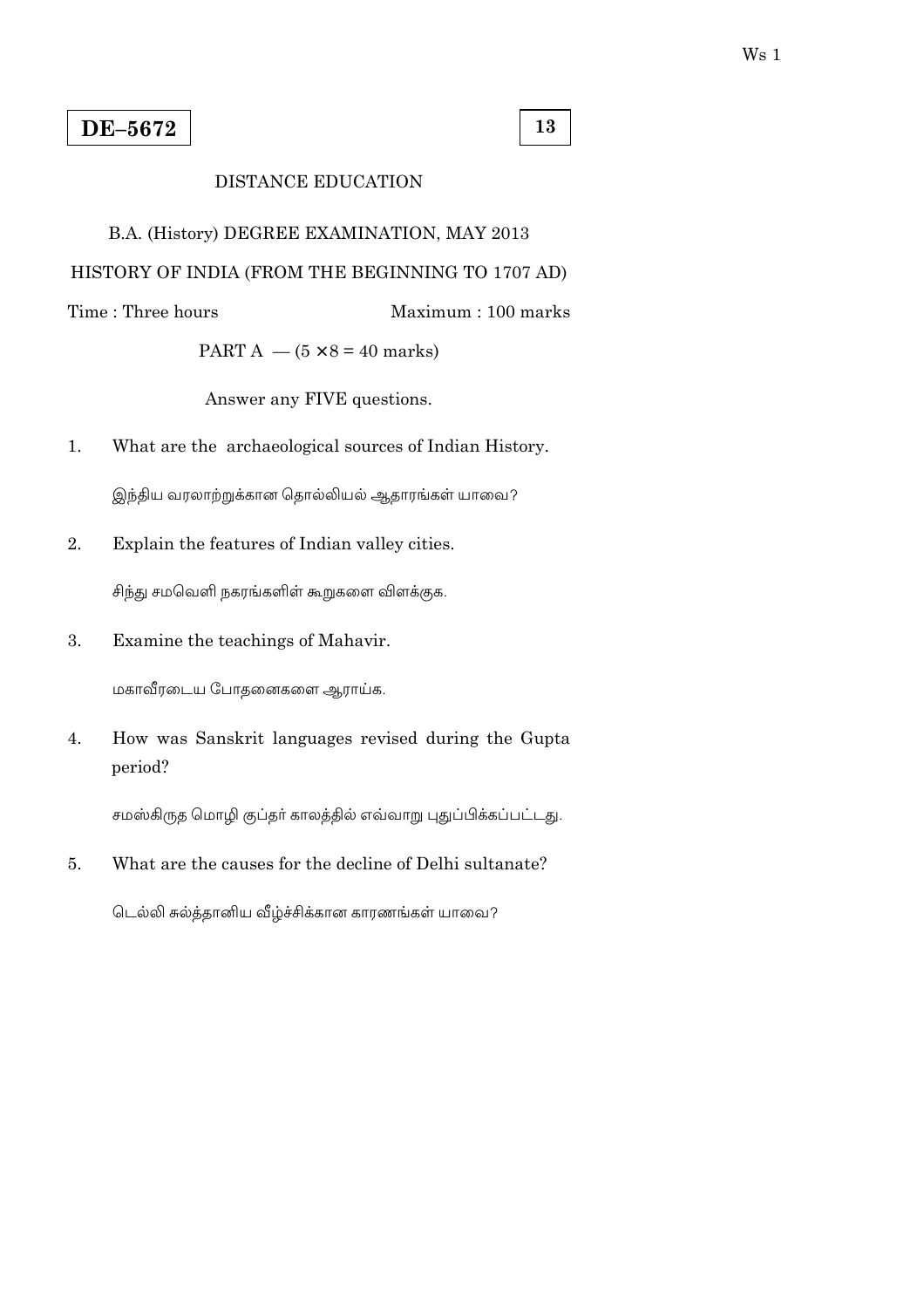6. Write a note on vijayanagara architecture.

விஜய நகர கட்டிடக் கலையைப் பற்றி குறிப்பு வரைக.

- 7. State the religion condition under mughals. மொகலியர் காலத்தில் நிலவிய சுயநிலையை விளக்குக.
- 8. Trace the rise of marathas.

மராத்தியா்கள் எழுச்சியை வரைக.

PART B  $-$  (3  $\times$  15 = 45 marks)

Answer any THREE questions.

9. Examine the features of Vedic civilization.

வேத கால நாகரிகத்தின் கூறுகளை ஆய்க.

10. Explain the administrative system of the mauryas.

மொகலியர்கள் நிர்வாக முறையை விளக்குக.

Trace the early career and the achievment of samudara 11. gupta.

சமூகத்தின் குப்தருடைய இளமைகாலம் மற்றும் சாதனைகளை வரைக.

Examine the causes and the results of Bakthi movement. 12.

பக்தி இயக்கத்திற்கான காரணங்கள் மற்றும் விளைவுகளை ஆய்க.

Trace the development of literature and art under 13. mugals.

மொகலாயா் காலத்தில் இலக்கியம் மற்றும் கலை அடைந்த வளர்ச்சியை வரைக.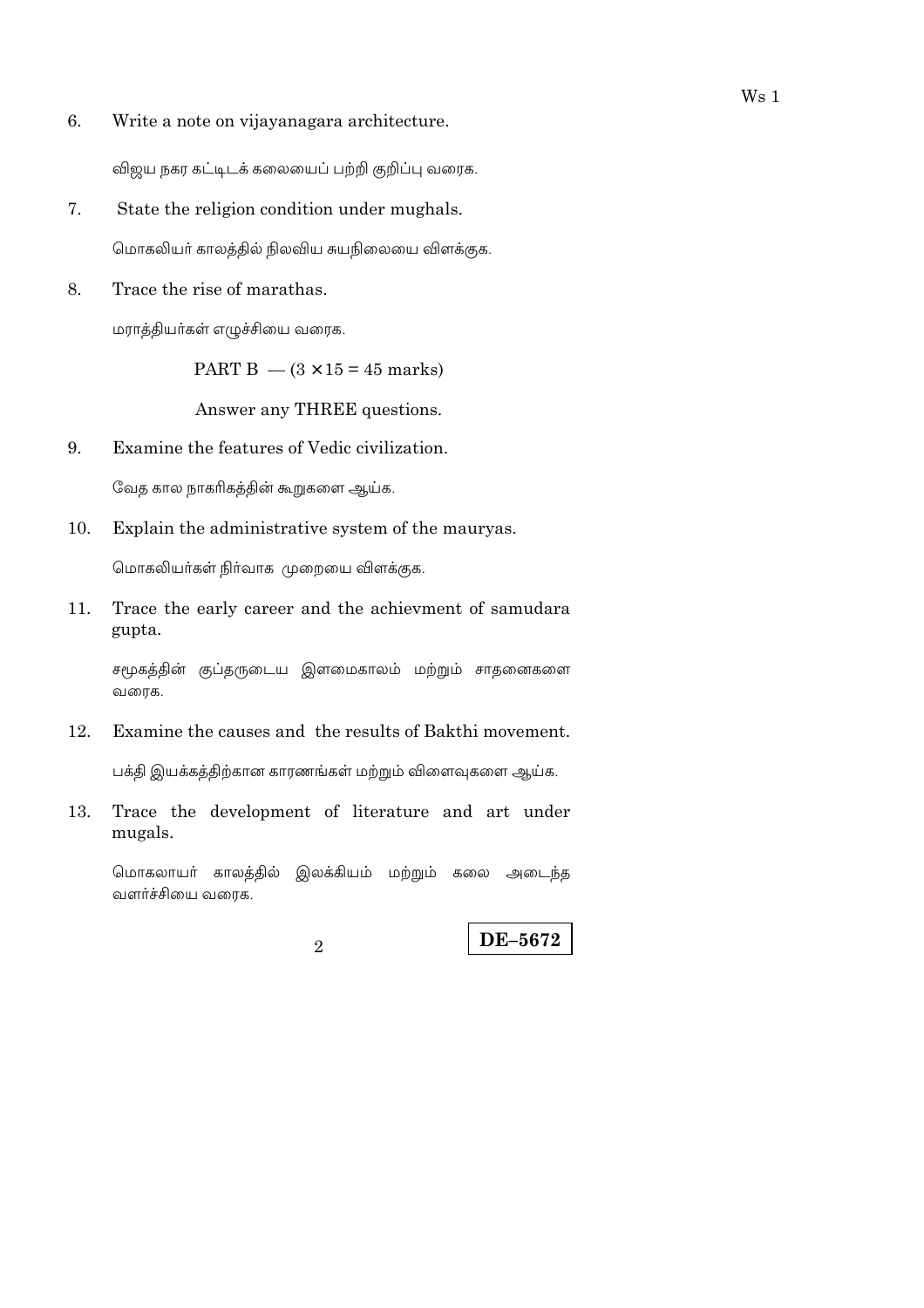Answer any ONE of the following questions.

14. Mark on the outline map provided the extent of asoka empire and write a brief note on his policy of dharma.

கொடுக்கப்பட்டுள்ள வரைபடத்தில் அசோகப் பேரரசின் எல்லையை குறிப்பிட்டு அவருடைய தா்ம கொள்கையைப் பற்றி சிறு குறிப்பு வரைக.

Mark on the outline map provided the extent of Akbar 15. empire and write about his rajput policy.

கொடுக்கப்பட்டுள்ள வரைபடத்தில் அக்பர் பேரரசின் எல்லையை .<br>குறிப்பிட்டு அவருடைய ராஜ புத்திர கொள்கைப் பற்றி எழுதுக.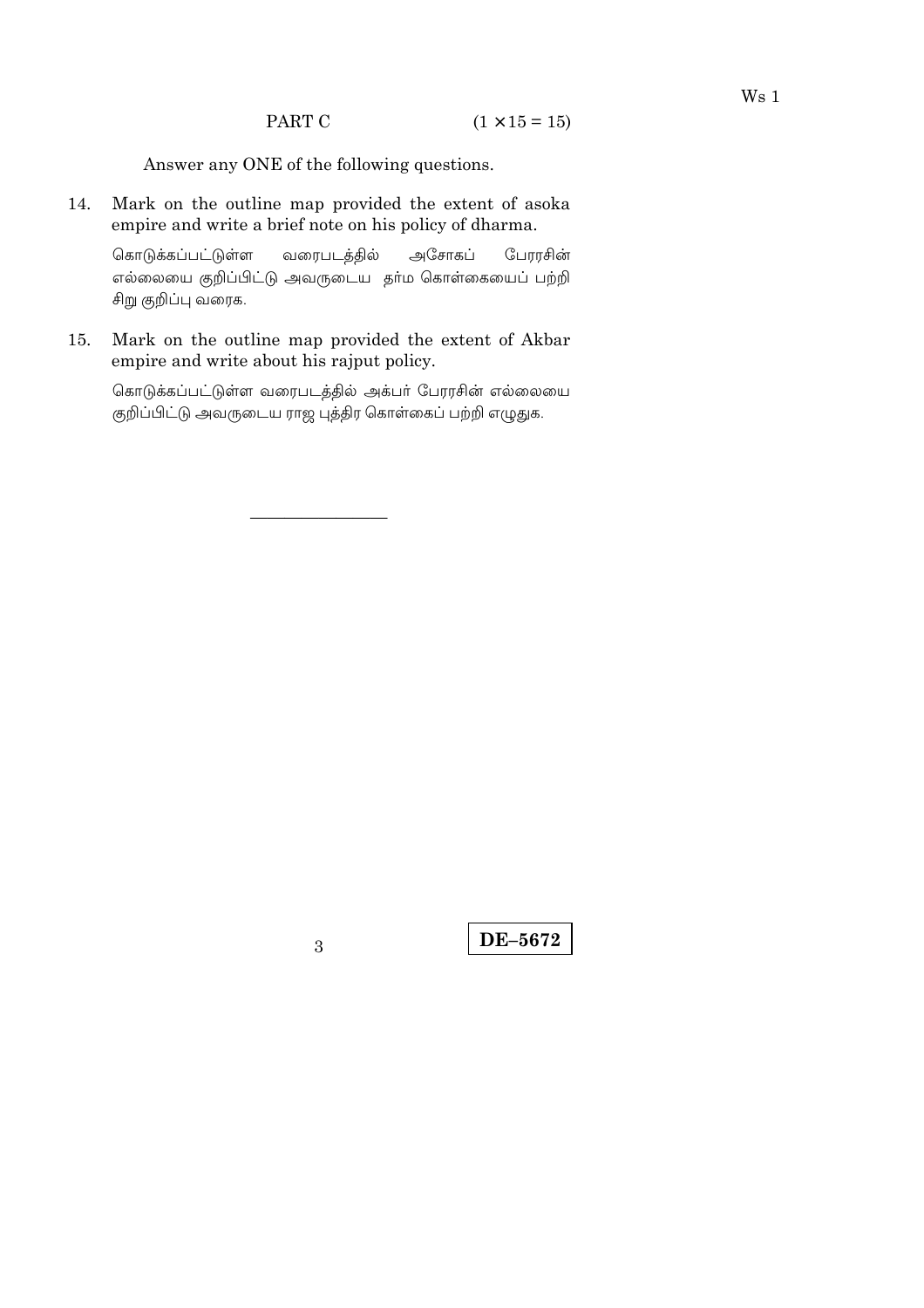14

#### **DISTANCE EDUCATION**

### B.A. (History) DEGREE EXAMINATION, MAY 2013.

### HISTORY OF INDIA (FROM 1707 TO 1947 A.D)

Time: Three hours Maximum: 100 marks

PART  $A - (5 \times 8 = 40$  marks)

Answer any FIVE of the following questions.

 $\mathbf{1}$ . Trace the rise of Marattas.

மராத்தியா்களின் எழுச்சியை வரைக.

 $\overline{2}$ . Explain the effects of subsidiary alliance.

துணைப்படைத் திட்டத்தின் விளைவுகளை விளக்குக.

3. Who were Pindaris? How were they suppressed?

பிண்டாரிகள் யார்? அவர்கள் எவ்வாறு ஒடுக்கப்பட்டார்கள்?

- Assess the role of Tilak in National Movement. 4. இந்திய தேசியத்தில் திலகரின் பங்கினை மதிப்பிடுக.
- Elucidate Non-Co-operation 5. the programmes of Movement.

ஒத்துழையாமை இயக்கத்தின் திட்டங்களை விளக்குக.

6. What were the services of Rajaji to Indian National Movement?

இந்திய சுதந்திர இயக்கத்தின் ராஜாஜியின் பணிகள் யாவை?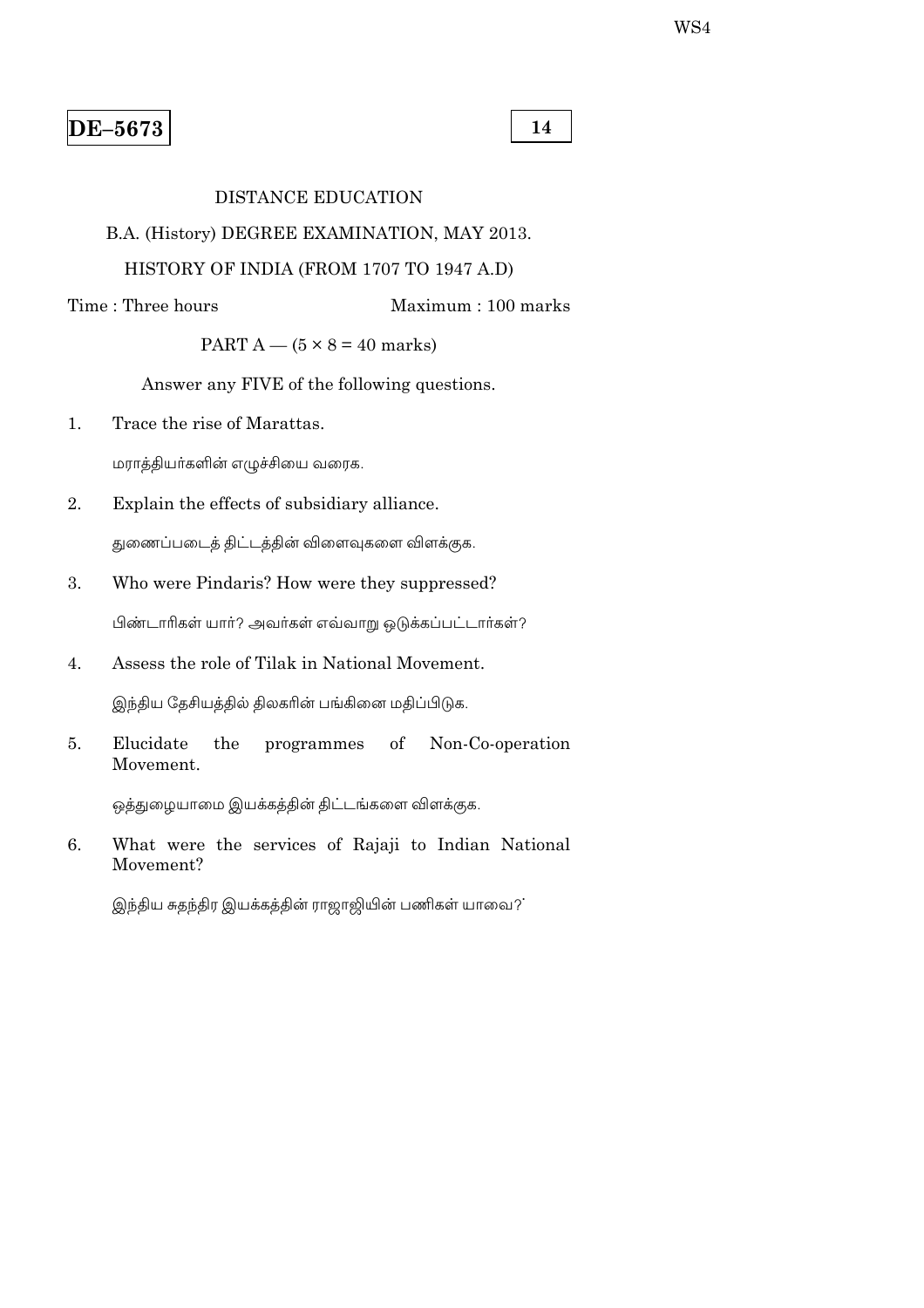What was Sati? How was it eradicated? 7.

> உடன்கட்டை ஏறுதல் என்றால் என்ன? அது எவ்வாறு ஒழிக்கப்பட்டது?

8. Trace the growth of Local Self Government upto 1880.

1880ம் ஆண்டு வரை தல சுயாட்சி அடைந்த வளர்ச்சியை வரைக.

PART B  $-$  (3  $\times$  15 = 45 marks)

Answer any THREE of the following questions.

Explain the nature and the functions of Maratha 9. confederacy.

மராத்திய கூட்டமைப்பின் தன்மை மற்றும் அதனுடைய படைகளை விளக்குக.

Examine the various causes and the results of 10. Anglo-French rivalry in the carnatic.

கர்நாடகத்தில் நடைபெற்ற ஆங்கிலேய பிரெஞ்சு போருக்கான காரணங்கள் மற்றும் விளைவுகளை ஆய்க.

Explain in detail the birth and the works of Indian 11. National Congress.

இந்திய தேசிய காங்கிரஸின் தோற்றம் மற்றும் பணிகளை விரிவாக விளக்குக.

Give an account of National Movement from 1930 to 12. 1947.

1930 ஆம் ஆண்டு முதல் 1947 ஆம் ஆண்டு வரை நடைபெற்ற சுதந்திர போராட்டத்தை தொகுத்து கூறுக.

State the economic condition of India under the British. 13.

ஆங்கிலேய காலத்தில் இந்தியாவில் நிலவிய பொருளாதார நிலையை குறிப்பிடு.

 $\mathfrak{D}$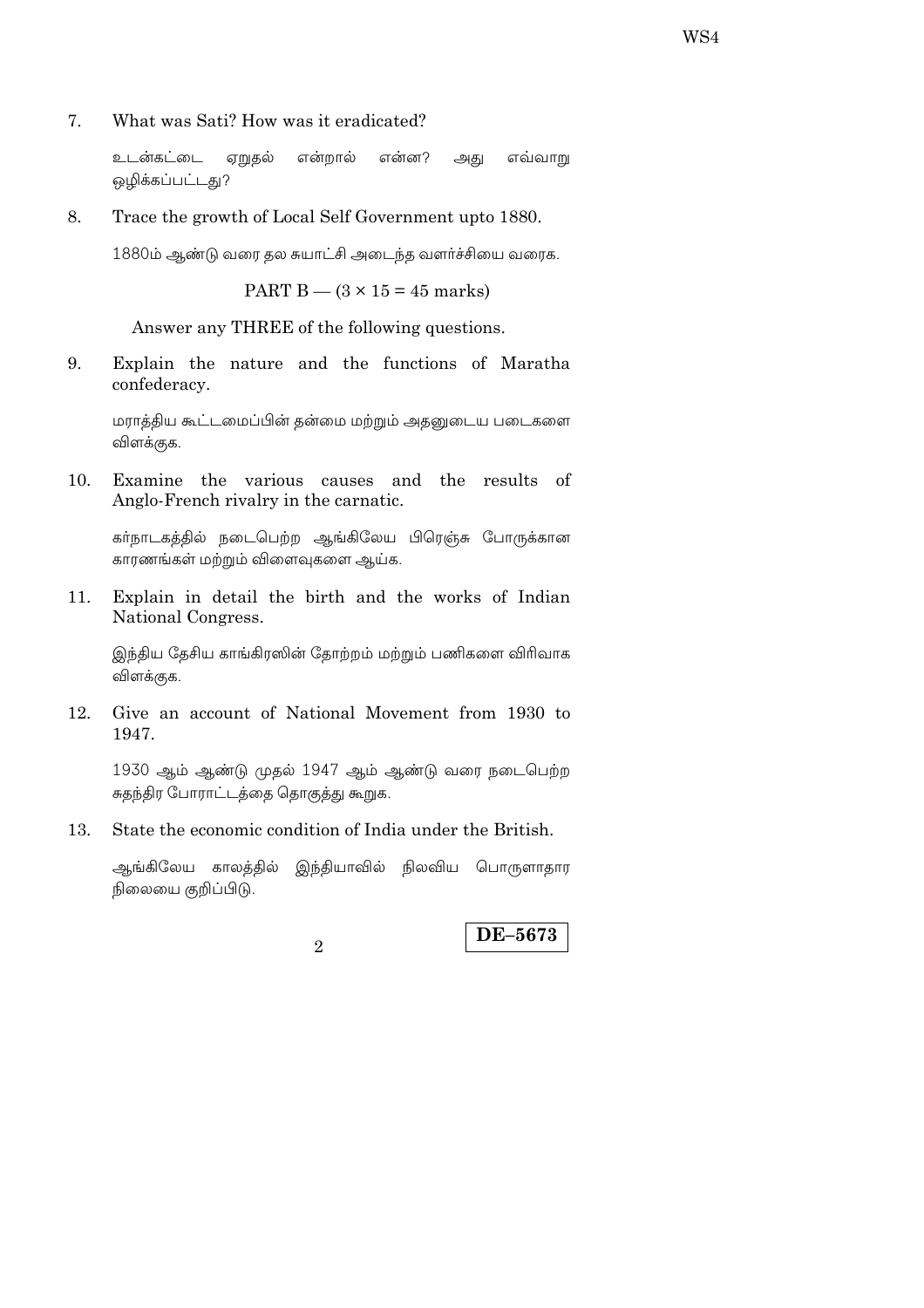PART C  $-$  (1  $\times$  15 = 15 marks)

Answer any ONE of the following.

Mark on the given map the Centres of European 14. Settlement and explain the effects of Portuguese rule.

கொடுக்கப்பட்ட வரைபடத்தில் ஐரோப்பிய குடியிருப்பு குறிப்பிட்டு போர்ச்சுகீசியர்கள் ஆட்சியின் பகுதிகளை விளைவுகளை விளக்கு.

Mark on the given map the extent of British empire at 15. the time of India independence and explain its relation with princely state.

கொடுக்கப்பட்ட வரைபடத்தில் இந்தியா சுதந்திரம் அடைந்தபோது இருந்த பிரிட்டிஷ் பேரரசின் எல்லையை குறிப்பிட்டு அது இந்திய நாடுகளுடன் வைத்திருந்த உறவை விளக்கு.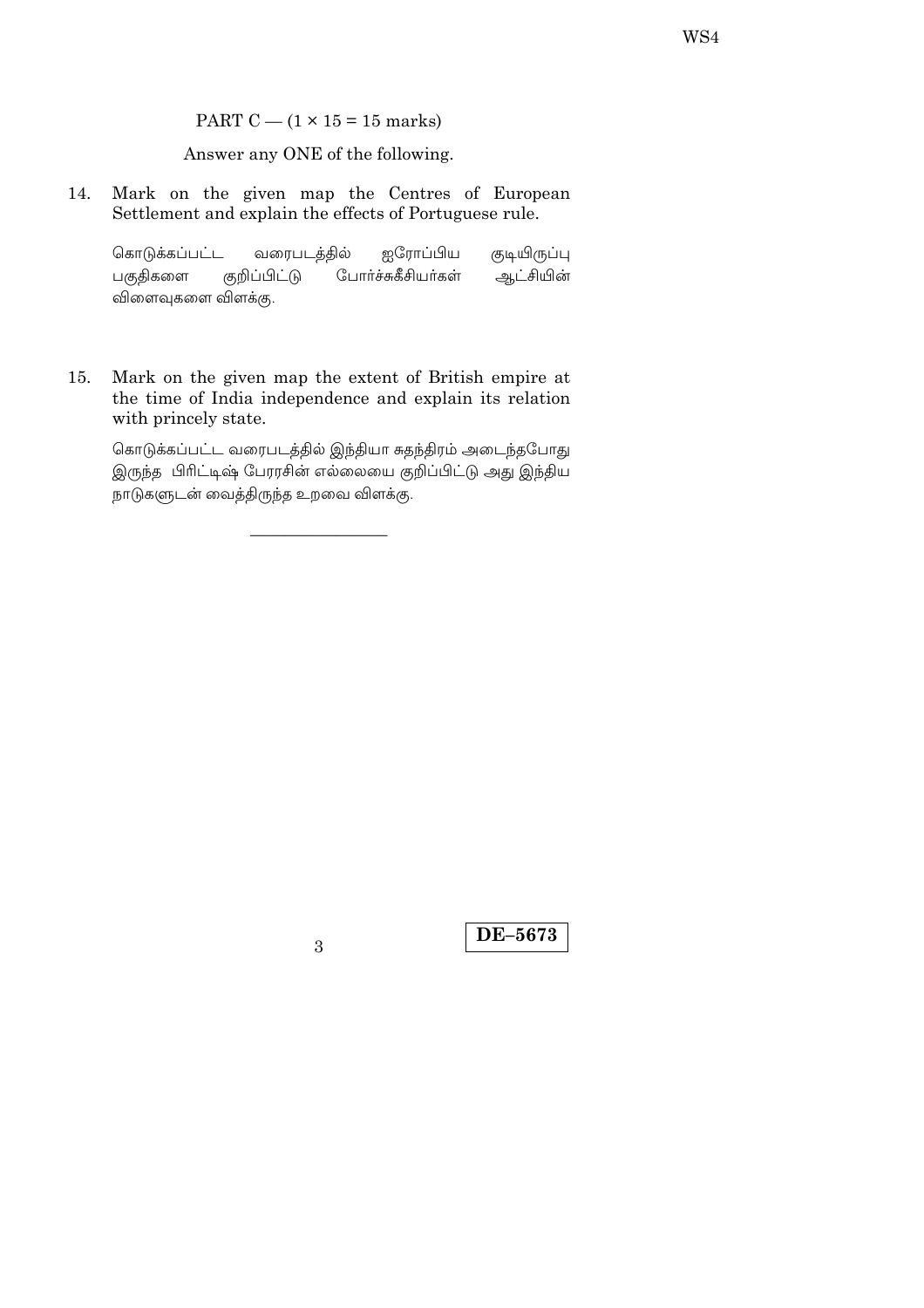15

#### **DISTANCE EDUCATION**

#### B.A. (History) DEGREE EXAMINATION, MAY 2013.

#### PRINCIPLES OF ECONOMICS

Time: Three hours

Maximum: 100 marks

PART  $A - (5 \times 8 = 40$  marks)

Answer any FIVE questions.

What is inductive method of economic analysis? Bring out  $\mathbf{1}$ . its merits and demerits.

பொருளியல் ஆய்வின் தொகுத்தாய்வு முறை என்றால் என்ன? அதன் நன்மை, தீமைகளை வெளிக் கொணர்க.

 $\overline{2}$ . Define Indifference curve and describe its properties.

சமநோக்கு வளைவரையை வரையறுத்து அதன் இயல்புகளை விவரி

3. What is division of labour? What are its advantages?

வேலை பகுப்பு என்றால் என்ன? அதன் நன்மைகள் யாவை?

Define capital and explain its characteristics.  $\overline{4}$ .

மூலதனத்தை வரையறுத்து அதன் இயல்புகளை விளக்குக.

 $5<sub>1</sub>$ Give a brief account of Discriminating monopoly.

விலை பேத முற்றுரிமை பற்றி சிறு குறிப்பு தருக.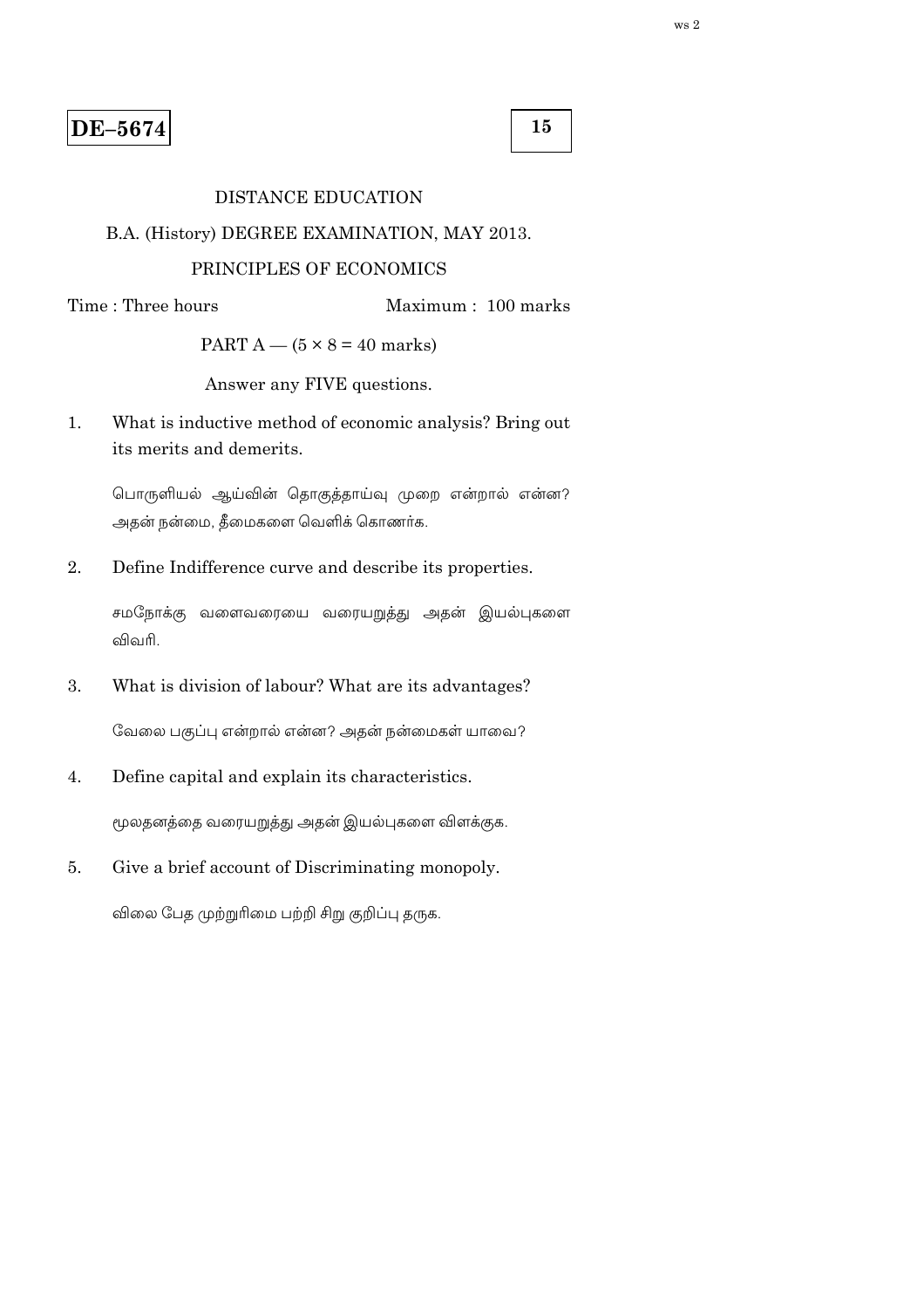- 6. Explain the role of trade unions in wage determination. ஊதிய நிர்ணயத்தில் சங்கங்களின் பங்கினை விளக்குக.
- Describe the nature of economic laws. 7.

பொருளாதார விதிகளின் தன்மையை விவரி.

8. State and explain the law of Equi-marginal utility.

சம இறுதிநிலைப் பயன்பாட்டு விதியை எடுத்துக் கூறி விளக்குக.

PART B  $-$  (4  $\times$  15 = 60 marks)

Answer any FOUR questions.

Make a critical appraisal of scarcity definition of 9. economics.

பொருளியல் பற்றிய பற்றாக்குறை இலக்கணத்தைத் திறனாய்வு செய்க.

Enumerate the factors determining price elasticity of 10. demand.

விலைத் தேவை நெகிழ்ச்சியைத் தீர்மானிக்கும் காரணிகளைத் தொகுத்துக் கூறுக.

Explain the Malthusian theory of population. 11.

மக்கள் தொகை பற்றிய மால்தஸின் கோட்பாட்டை விளக்குக.

12. Make a critical appraisal of the Ricardian theory of rent.

ரிக்கார்டோவின் வாரக் கோட்பாட்டினைத் திறனாய்வு செய்க.

13. Explain how price is determined under monopolistic competition.

முற்றுரிமைப் போட்டியில் விலை எவ்வாறு நிர்ணயிக்கப்படுகிறது என விளக்குக.

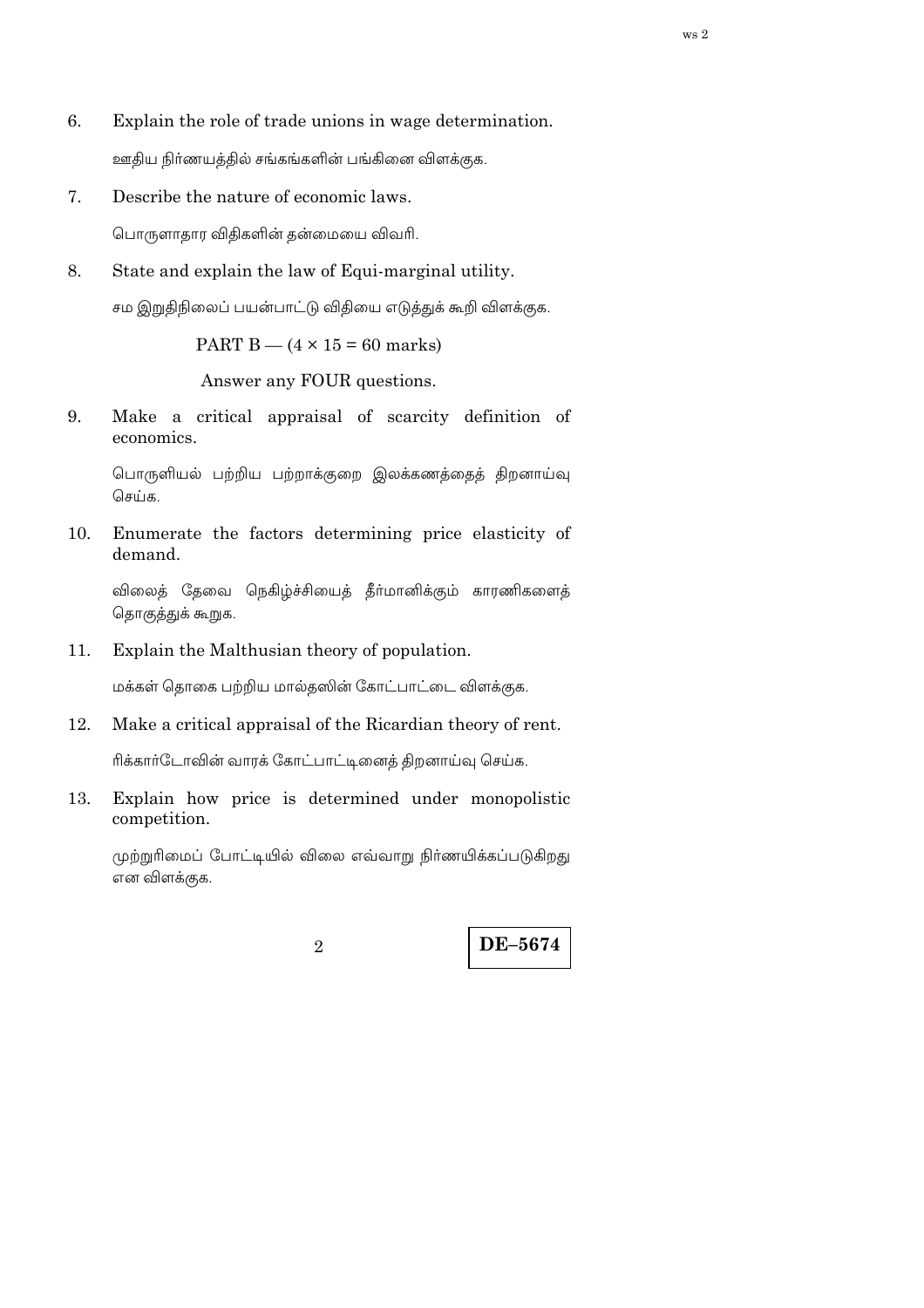- Discuss Schumpeter's views on profit. 14. இலாபத்தின் மீதான சும்பீட்டரின் கருத்துக்களை விவாதி.
- Describe the role of time in value theory.  $15. \,$ மதிப்பீட்டுக் கோட்பாட்டில் காலத்தின் பங்கினை விவரி.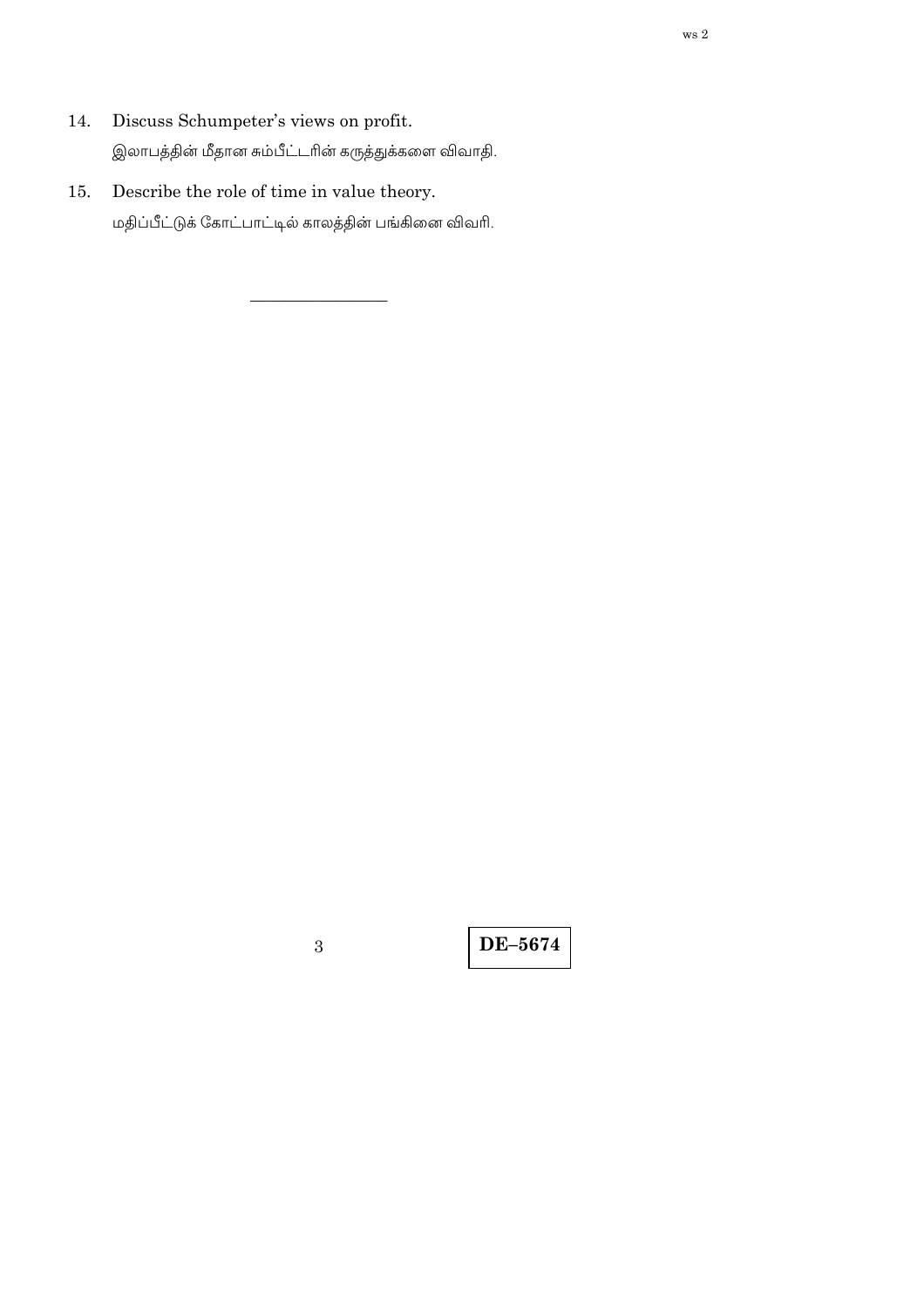23

#### **DISTANCE EDUCATION**

B.A. (History) DEGREE EXAMINATION, MAY 2013.

#### HISTORY OF EUROPE (FROM 1453 TO 1789 AD)

Time: Three hours

Maximum: 100 marks

SECTION A  $-$  (5  $\times$  8 = 40 marks)

Answer any FIVE of the following.

All questions carry equal marks.

 $\mathbf{1}$ What is the meaning of renaissance? Why did Italy become the birth place of renaissance?

மறுமலர்ச்சியின் பொருள் என்ன? இத்தாலி ஏன் அதனுடைய பிறப்பிடமாக அமைந்தது?

- $\overline{2}$ . What were the causes for geographical discoveries? நிலவியல் கண்டுபிடிப்புக்கான காரணங்கள் யாவை?
- Explain the role of society of Jesus in committee  $\mathcal{E}$ . reformation

சமய சிர்திருத்த எதிர்ப்பியக்கத்தில் ஏசு சபையின் பங்கினை விளக்குக.

- What were the causes for the decline of Spain?  $\overline{4}$ . ஸ்பெயின் வீழ்ச்சிக்கான காரணங்கள் யாவை?
- $5<sub>1</sub>$ Assess the achievements of Louis XIII. பதிமூன்றாம் லூயின் சாதனைகளை மதிப்பிடுக.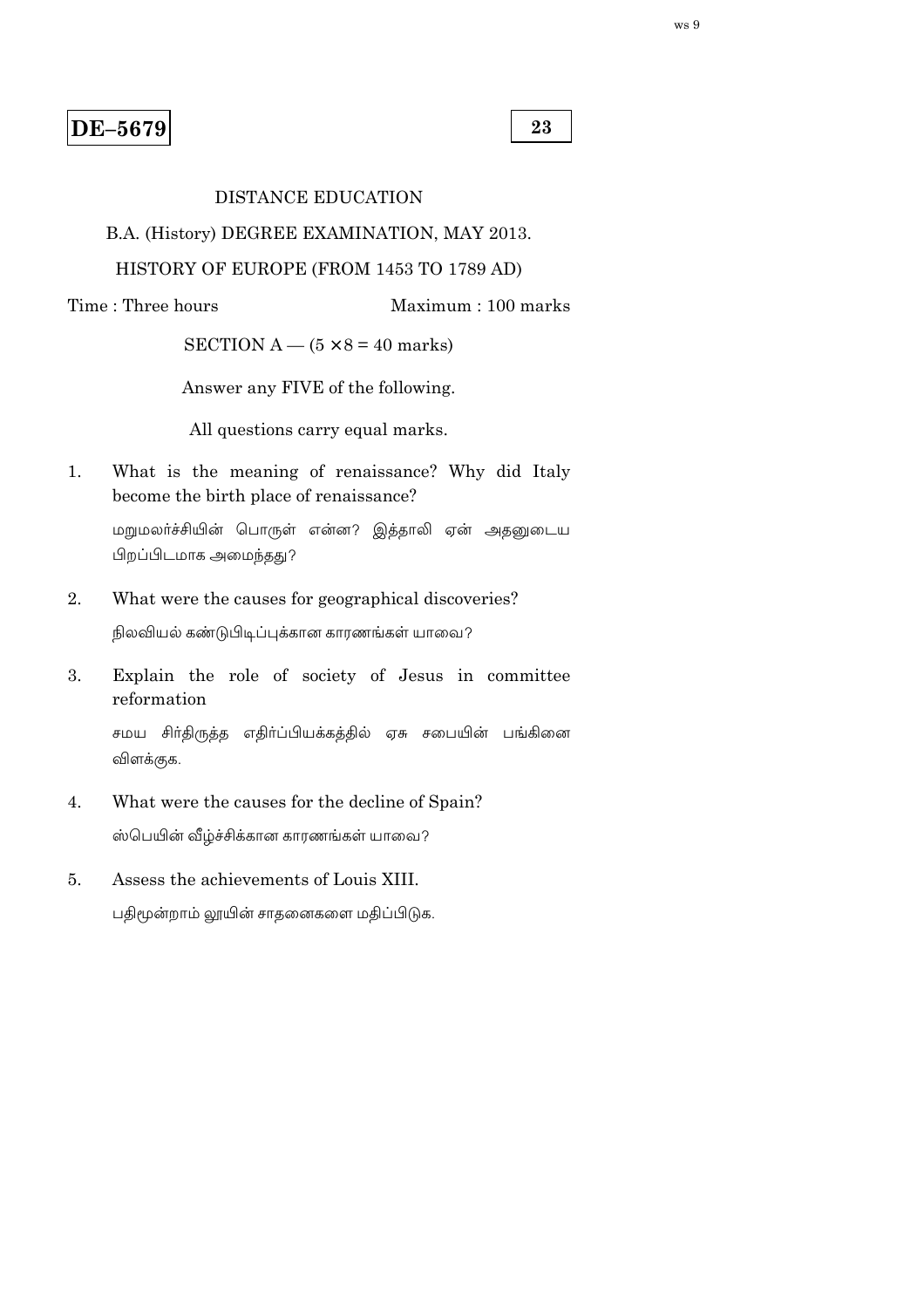6. Discuss the democratic policy of Louis XIV.

பதிநான்காம் லூயியின் உள்நாட்டுக் கொள்கையை விவாதி.

7. Examine the causes and results of Austrian War of succession.

ஆஸ்திரிய வாரிசுரிமை போருக்கான காாணங்கள் மற்றும் விளைவுகளை ஆய்க.

8. Explain the administrative reforms of Joseph II.

இரண்டாம் ஜோசப்பின் நிர்வாக சீர்திருத்தங்களை விளக்கு.

SECTION B  $-$  (4  $\times$  15 = 60 marks)

Answer any FOUR of the following.

All questions carry equal marks.

Trace the early career and the achievements of 9. Charles V.

ஐந்தாம் சார்லஸின் இளமை காலம் மற்றும் சாதனைகளை வரைக.

Explain the impact of renaissance on different fields. 10.

பல்வேறு மறுமலர்ச்சி இயக்கம் துறைகளில் ஏற்படுத்திய தாக்கத்தை விளக்குக.

11. Give an account of reformation movement in Germany.

நிகழ்ந்த சமய சீா்திருத்த இயக்கத்தை தொகுத்து ஜெர்மனியில் கூறுக.

12. What were the causes and the results of Dutch War of Independence?

டச்சு விடுதலைப் போருக்கான காரணங்கள் மற்றும் விளைவுகள் யாவை?

13. Trace the rise of France under Henry IV.

நான்காம் ஹென்றியின் கீழ் பிரான்சு அடைந்த எழுச்சியை வரைக.

 $\mathfrak{D}$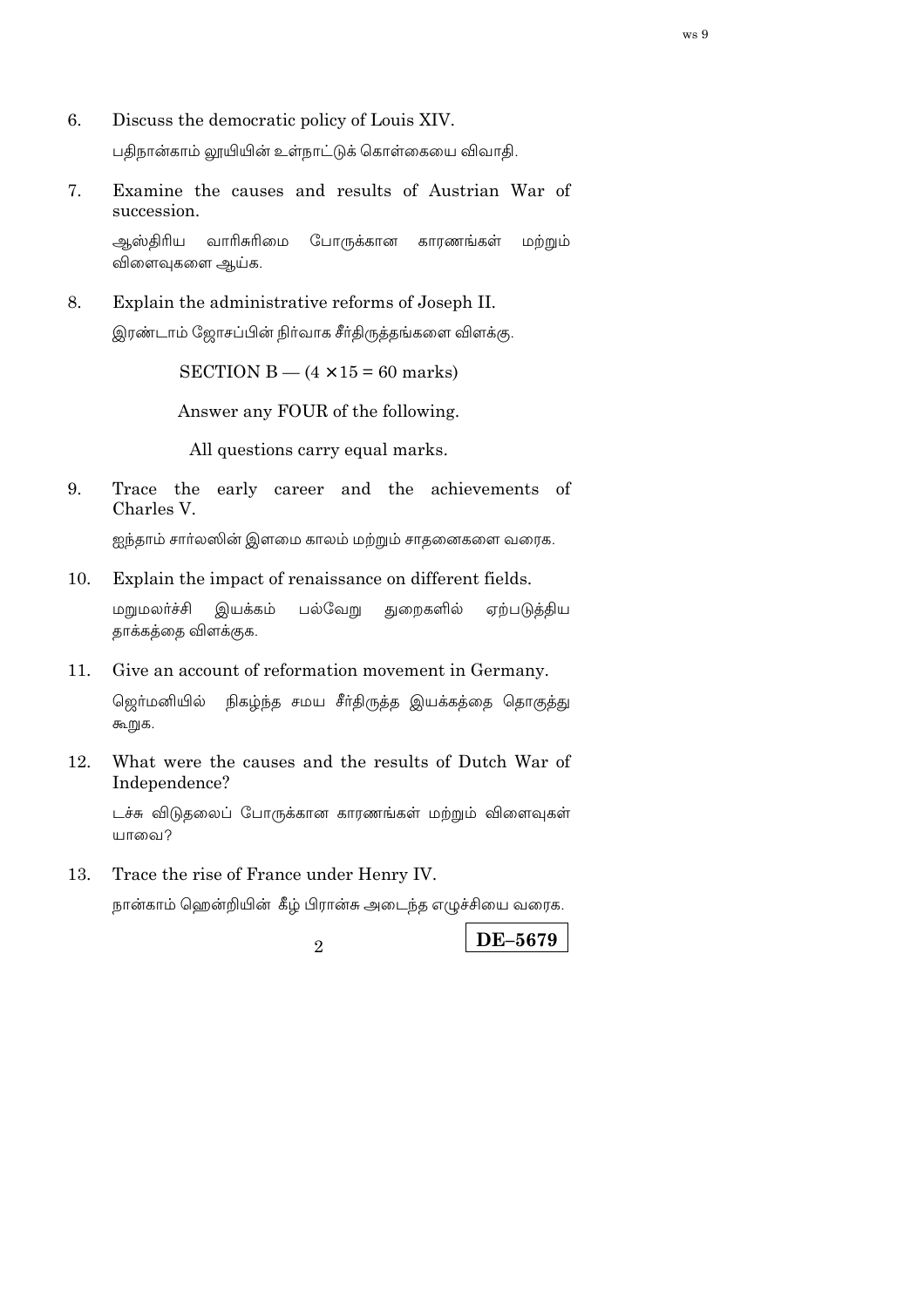- Assess the achievements of Catherine II. 14. இரண்டாம் காதரீனின் சாதனைகளை மதிப்பிடுக.
- Examine the causes and the results of French revolution.  $15. \,$ பிரெஞ்சு புரட்சிக்கான காரணங்கள் மற்றும் விளைவுகளை ஆய்க.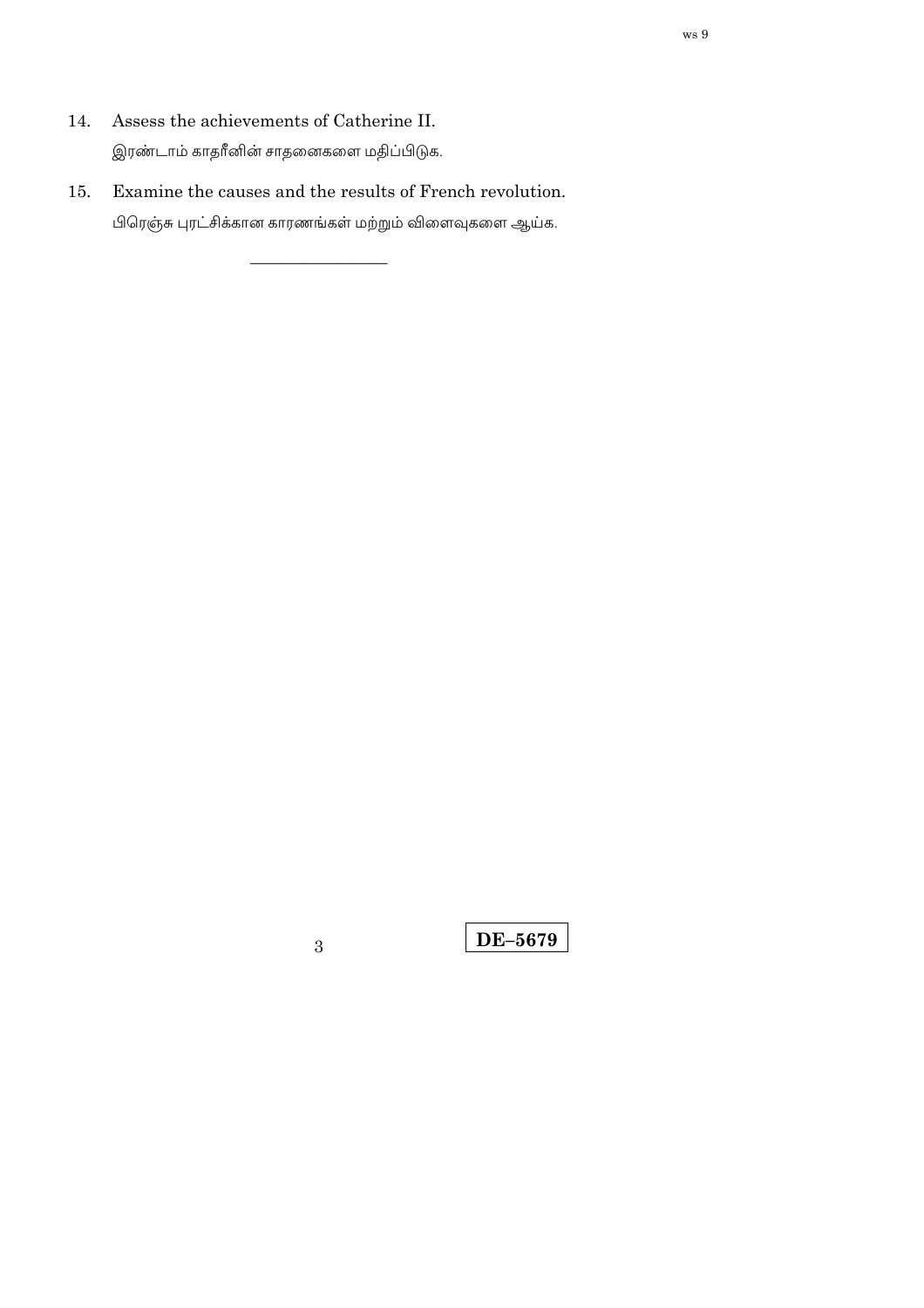24

## **DISTANCE EDUCATION**

B.A. (History) DEGREE EXAMINATION, MAY 2013

## HISTORY OF EUROPE (FROM 1789 TO 1945 AD)

Time: Three hours

Maximum: 100 marks

SECTION A  $-$  (5  $\times$  8 = 40 marks)

Answer any FIVE questions.

All questions carry equal marks.

 $1.$ What were the administrative reforms of Napolean Bonaparte.

நெப்போலியன் போனபார்ட்டின் நிர்வாக சீர்திருத்தங்கள் யாவை?

 $\overline{2}$ . Assess the role of mazzini in the unification of Italy.

இத்தாலிய இணையியல் மஜினியின் பங்கினை மதிப்பிடுக.

Examine the casuses and the results of Crimean war. 3.

கிருமிய போருக்கான காரணங்கள் மற்றும் விளைவுகளை ஆய்க.

 $4.$ What were the aims and the significance of Paris peace conference?

பாரிஸ் அமைதி மாநாட்டின் நோக்கங்கள் மற்றும் அதனுடைய முக்கியத்துவம் யாது?

Examine the causes for the revolution of 1917.  $5<sub>1</sub>$ 

1917 ஆம் ஆண்டு புரட்சிக்கான காரணங்களை ஆய்க.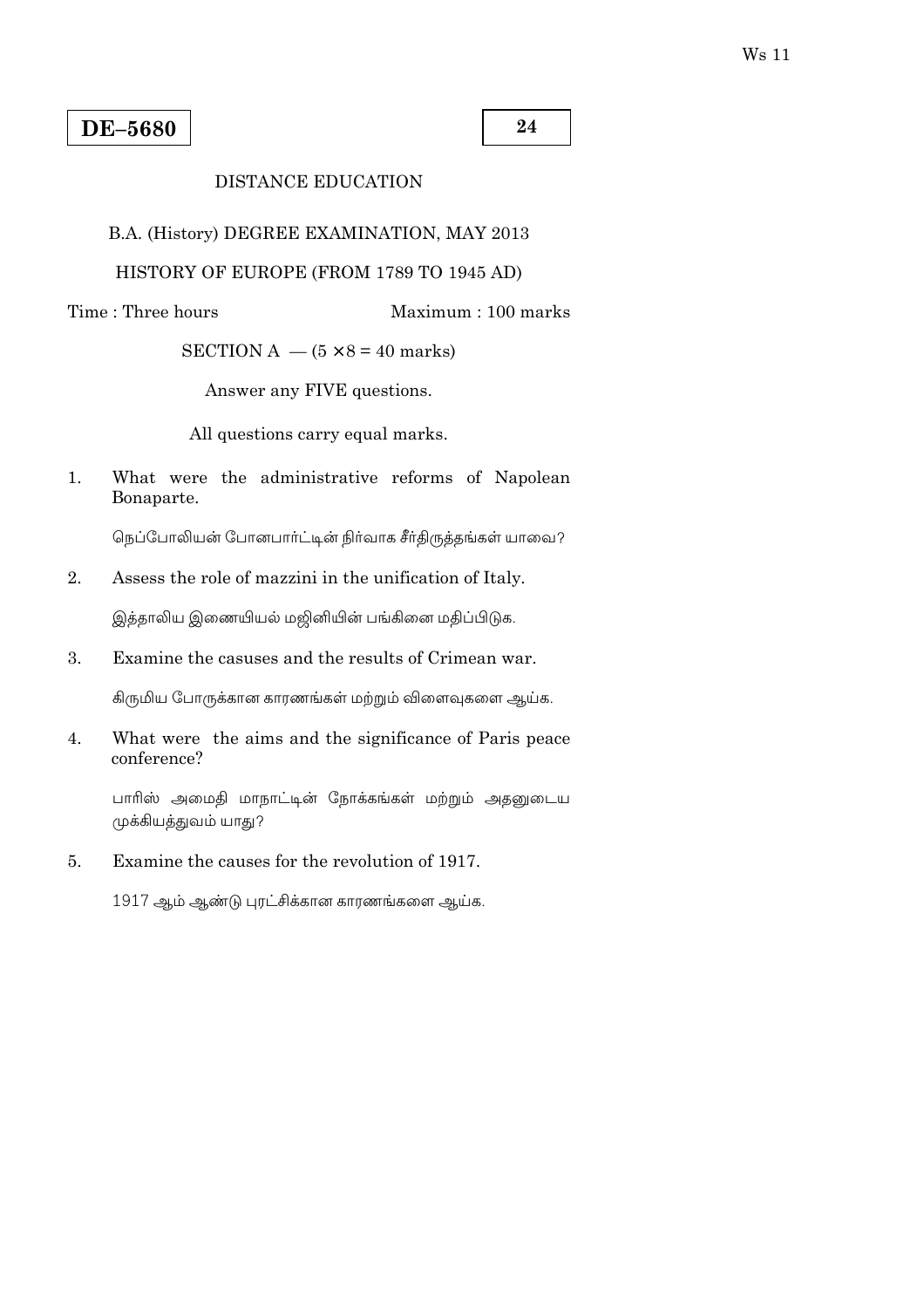- Discuss the doctrines of Fassim. 6. பாசிசக் கோட்பாடுகளை விவாதி.
- 7. Identify and explain the specialised agencies of UNO.

ஐ.நா சபையின் சிறப்பு நிறுவனங்களை புலப்படுத்தி விளக்குக.

8. Assess the native and the results of II world war.

> இரண்டாம் உலகப்போரின் தன்மை மற்றம் விளைவகளை மதிப்பிடுக.

> > SECTION B  $-$  (4  $\times$  15 = 60 marks)

Answer any FOUR of the following.

9. Estimate the achievements of Napolean III.

மூன்றாம் நெப்போலியனுடைய சாதனைகளை மதிப்பிடுக.

What were the aims and the achievement  $10.$ Vienna conferences.

வியன்னா மாநாட்டின் நோக்கங்கள் மற்றும் சாதனைகள் யாவை?

 $11.$ Examine the causes, course and the results of Balkan wars.

பால்கன் போருக்கான காரணங்கள், போக்கு மற்றும் விளைவுகளை ஆய்க.

12. Estimate the role of Lenin in the history of Russia.

ரஷ்ய வரலாற்றில் லெனினின் பங்கினை மதிப்பிடுக.

13. Explain the structure, functions and the achievement of league of nation.

சர்வதேச சங்கத்தின் செயல்பாடுகள் மற்றும் அமைப்பு, சாதனைகளை விளக்குக.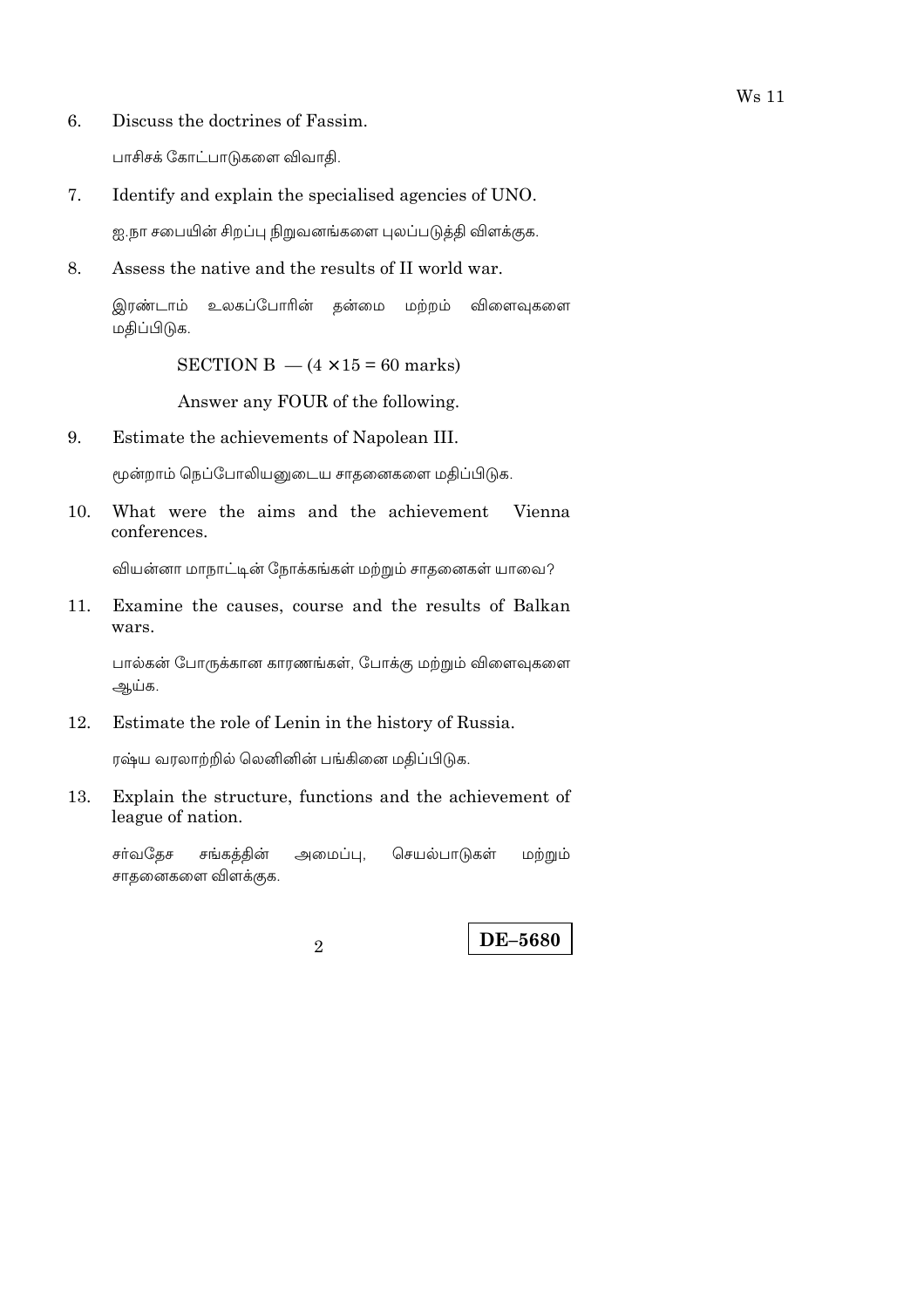Trace the rise of Nazism and explain its impact on world 14. politics.

நாசிச எழுச்சியை வரைந்து அது உலக அரசியலில் ஏற்படுத்திய .<br>தாக்கத்தை விளக்குக.

Assess the achievement of UNO.  $15.$ 

ஐ.நா. சபையின் சாதனைகளை மதிப்பிடுக.

 $\overline{3}$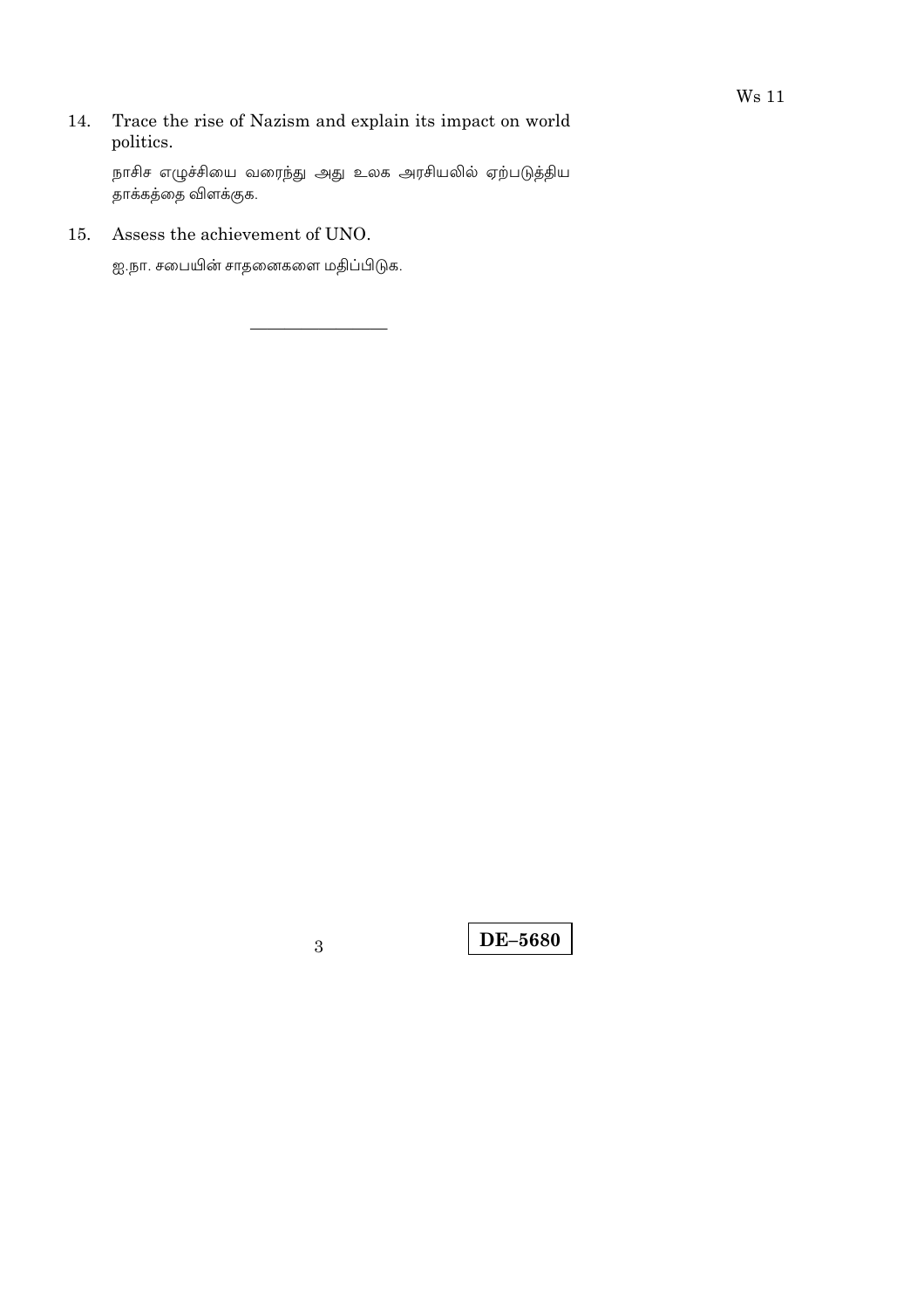25

## **DISTANCE EDUCATION**

## B.A. (History) DEGREE EXAMINATION, MAY 2013.

### CONTEMPORARY POLITICAL SYSTEM

Time: Three hours

Maximum: 100 marks

PART  $A - (5 \times 8 = 40$  marks)

## Answer any FIVE questions.

- Flexible constitution.  $\mathbf{1}$ . நெகிழும் அரசியல் அமைப்பு.
- 2. Unitary state. ஒரு முக அரசு.
- 3. Parliament.

பாராளுமன்றம்.

- $4.$ Senate in USA. அமெரிக்க செனட் சபை.
- 5. National Assembly of France. பிரான்சின் தேசிய அசெம்பிளி.
- 6. Rule of Law. சட்டத்தின் ஆட்சி.
- 7. Direct democracy. நேரிடை மக்களாட்சி.
- 8. Principles of political parties. அரசியல் கட்சிகளின் கோட்பாடுகள்.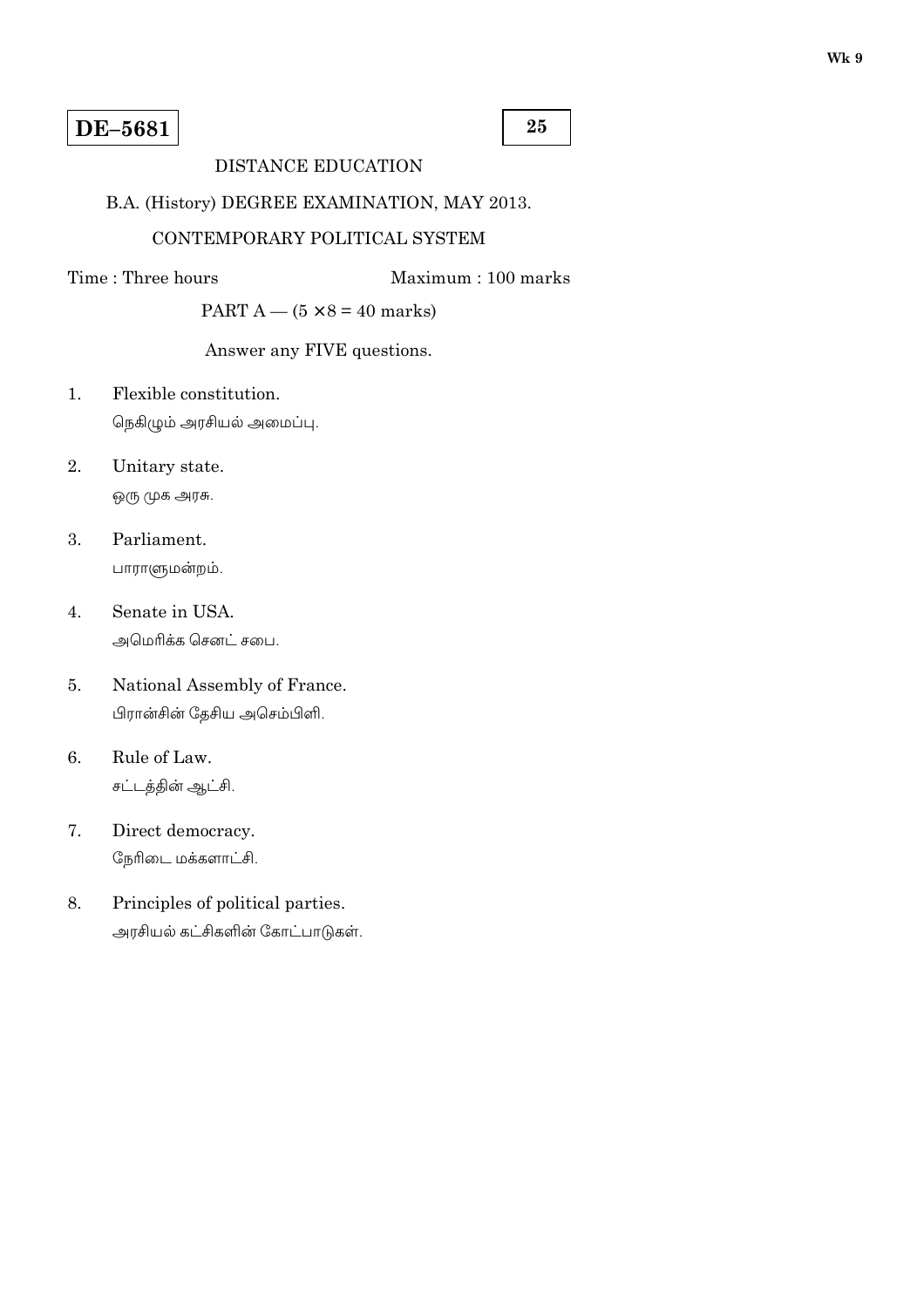PART B  $-$  (4  $\times$  15 = 60 marks)

Answer any FOUR questions.

- 9. What are the types of constitutions? அரசியல் அமைப்பின் வகைகள் யாவை?
- 10. Discuss the functions of a legislature. ஒரு சட்டமன்றத்தின் பணிகளை விவாதிக்க.
- 11. State the powers of the British Cabinet. ஆங்கில காபினெட்டின் அதிகாரங்களைக் கூறுக.
- 12. What are responsibilities of the American President? அமெரிக்க ஜனாதிபதியின் பொறுப்புக்கள் யாவை?
- How does democracy function in Switzerland? 13. சுவிட்சா்லாந்தில் எவ்வாறு மக்களாட்சி செயல்படுகிறது?
- 14. Describe the role of Supreme Court in USA. அமெரிக்காவில் உச்சநீதிமன்றத்தின் பங்கை விவரிக்க.
- "British Parliament is the most powerful parliament" -15. Discuss.

"ஆங்கிலப் பாராளுமன்றம் மிக அதிகாரமிக்க பாராளுமன்றம்" விவாதிக்க.

 $\mathfrak{D}$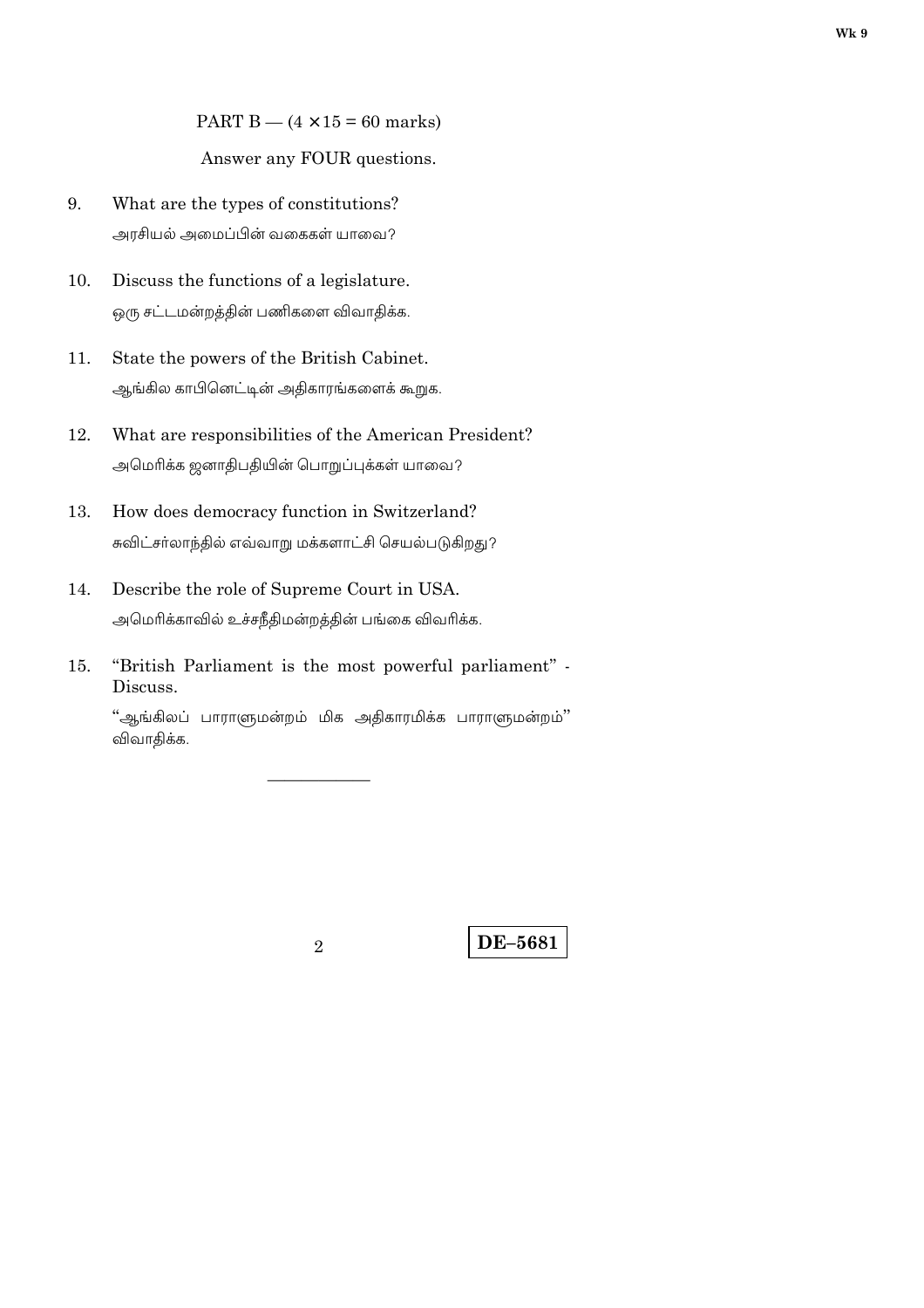31

#### **DISTANCE EDUCATION**

#### B.A. (History) DEGREE EXAMINATION, MAY 2013.

#### HISTORY OF TAMILNADU

#### (FROM THE BEGINNING TO 1947 A.D.)

Time: Three hours

Maximum: 100 marks

SECTION A —  $(5 \times 8 = 40$  marks)

Answer any FIVE of the following.

All questions carry equal marks.

- Explain the social life of sangam Tamils. 1. சங்ககால தமிழா்களின் சமூக வாழ்க்கையை விளக்கு
- 2. Elucidate the theories of the origin of Khalabaras.

களப்பிரர்கள் தோற்றம் பற்றிய பல்வேறு கருத்துக்களை விளக்குக.

Assess the achievements of Rajendra I. 3.

முதலாம் ராஜேந்திரனின் சாதனைகளை மதிப்பிடுக.

Who was Later Pandyas? What was their contribution to  $\overline{4}$ . Tamil Culture?

பிற்கால கலரச்சாரத்திற்க்கு பாண்டியர்கள் டார்? தமிழ் அவர்களுடைய பங்களிப்பு யாது?

5. Explain the salient features of poligari system.

பாளையக்காரர் முறையின் கூறுகளை விளக்குக.

What were the causes and the results of Carnatic War?  $6.$ 

கர்நாடகப் போருக்கான காரணங்கள் மற்றும் விளைவுகள் யாவை?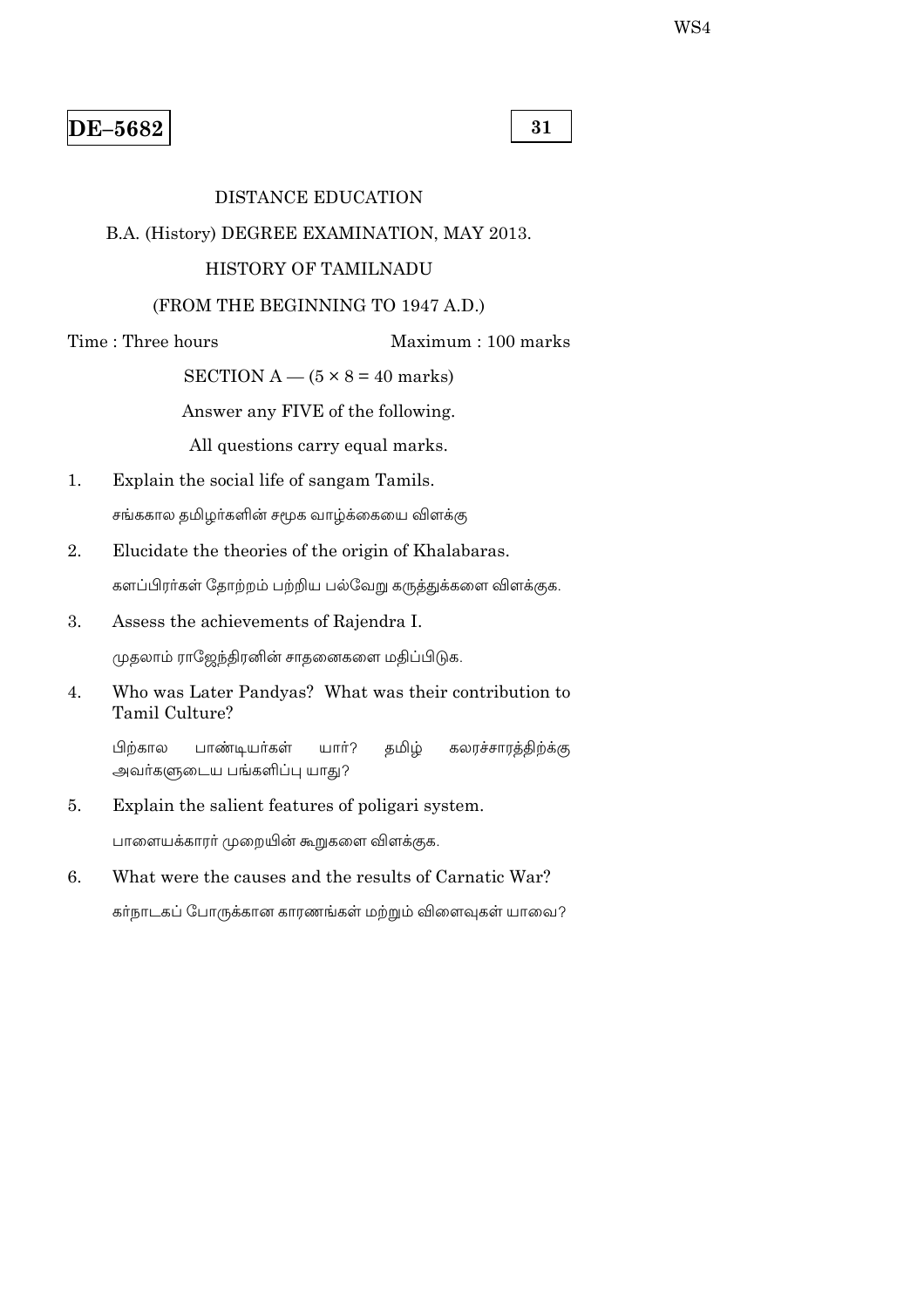7. Write a note on administration of Nawab.

நவாப் நிா்வாகம் பற்றி குறிப்பு எழுதுக.

Who was self respect movement? Explain its impact on 8. Tamil Society.

சுயமரியாதை இயக்கம் என்றால் என்ன? தமிழ் சமூகத்தில் அது ஏற்படுத்திய தாக்கத்தை விளக்கு.

SECTION B  $-$  (4  $\times$  15 = 60 marks)

Answer any FOUR questions.

All questions carry equal marks.

9. Examine the literary source of the history of TamilNadu.

தமிழக வரலாற்றுக்கான இலக்கிய ஆதாரங்களை ஆய்க.

10. Assess the contribution of Cholas to art and architecture.

கலைக் கட்டிடக் கலைக்கு சோழா்கள் ஆற்றிய பங்கினை மதிப்பிடுக.

Give an account of the Muslim invasions of Tamil  $11.$ Country.

நடைபெற்ற தமிழகத்தில் இஸ்லாமிய படையெடுப்புகளை தொகுத்து கூறுக.

12. Trace the advent of European to Tamil Country.

தமிழகத்தில் ஐரோப்பிய வருகையை வரைக.

What were the causes, and the results of South Indian 13. Rebellian?

தென்னிந்திய புரட்சிக்கான காரணங்கள் மற்றும் விளைவுகள் யாவை?

 $\mathfrak{D}$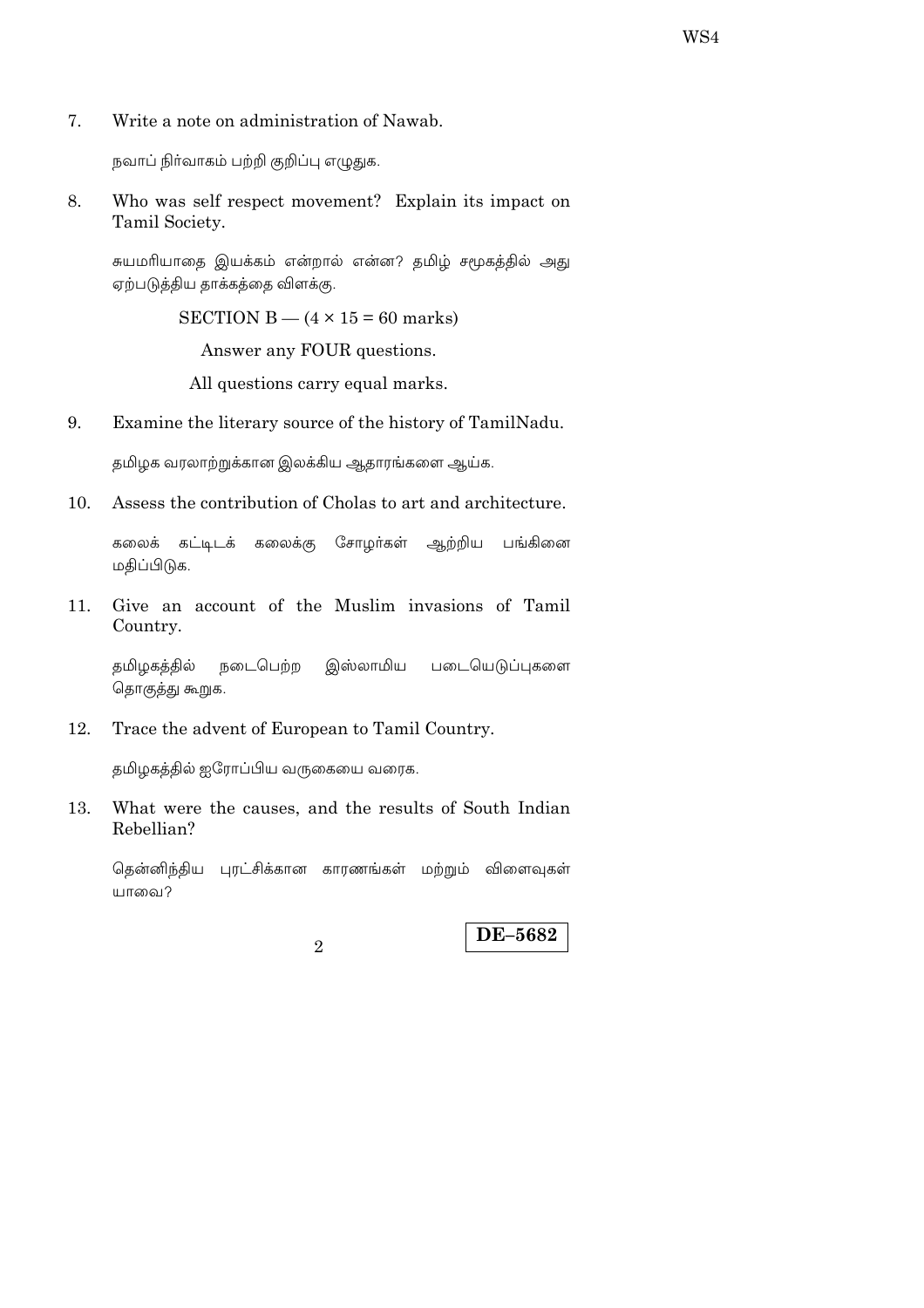Describe the administrative system of the British. 14.

பிரிட்டிஷின் நிர்வாக முறையை விவரி.

Assess the Role of TamilNadu in Indian Freedom 15. Struggle.

இந்திய சுதந்திர போராட்டத்தில் தமிழகத்தின் பங்கினை …<br>மதிப்பிடுக.

 $\overline{3}$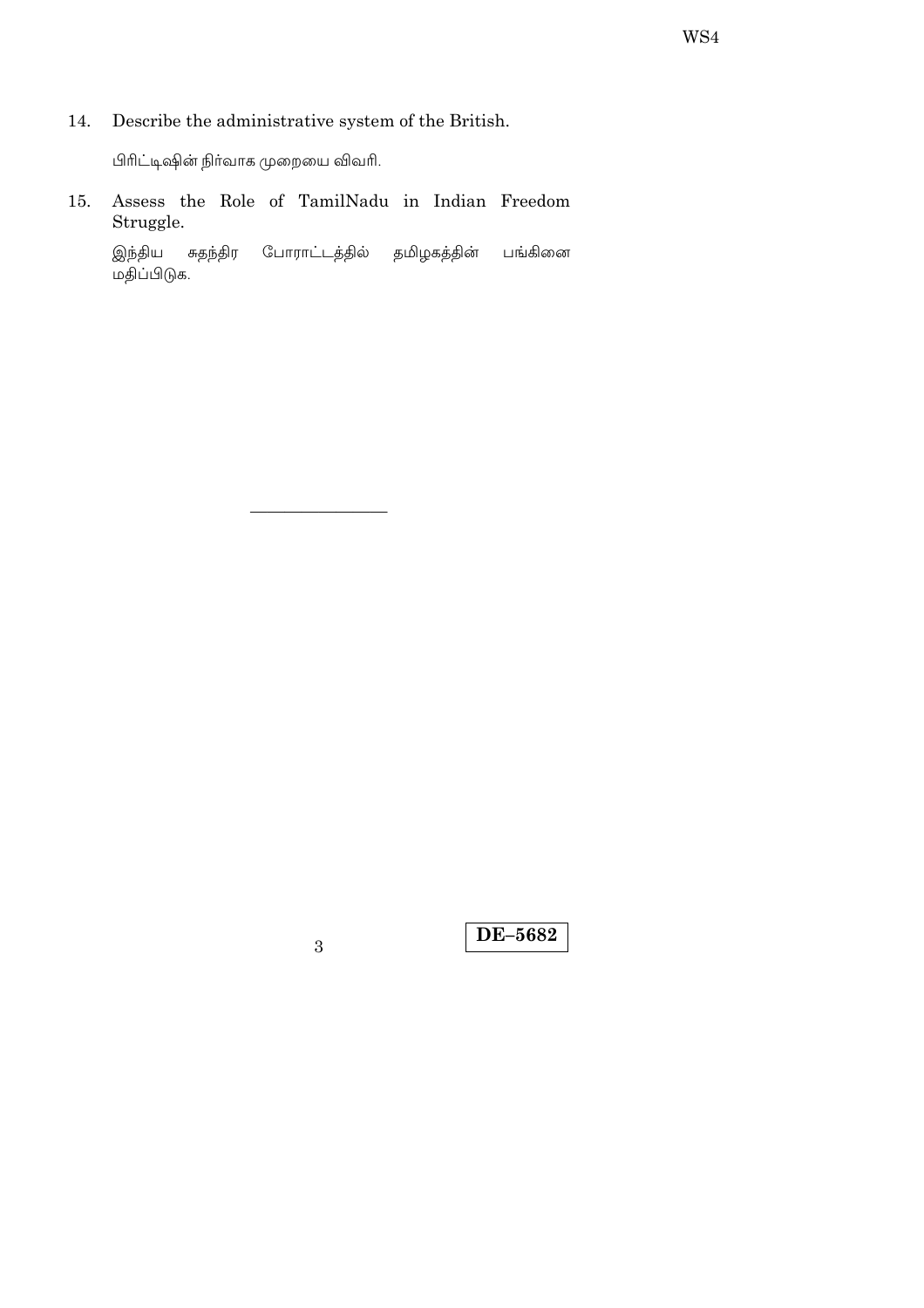32

Maximum: 100 marks

#### **DISTANCE EDUCATION**

## B.A. (History) DEGREE EXAMINATION, MAY 2013.

## HISTORY OF RUSSIA (FROM 1800 TO 1970 A.D.)

Time: Three hours

SECTION A  $-$  (5  $\times$  8 = 40 marks)

Answer any FIVE questions.

All questions carry equal marks.

- What were the achievements of the congress of vienna?  $1.$ வியன்னா மாநாட்டின் சாதனைகள் யாவை?
- $\overline{2}$ . State the relationship between Turkey and Nicholas I.

துருக்கிக்கும் முதலாம் நிக்கோலளிக்கும் இடையே நிலவிய தொடர்பை குறிப்பிடுக.

- 3. Discuss the domestic policy of Alexander I. முதலாம் அலெக்சாந்தரின் உள்நாட்டுக் கொள்கையை விவாதிக்க.
- $4.$ Point out the concept of the foreign policy of Nicholas II. நிக்கோலஸின் வெளிநாட்டுக் இரண்டாம் கொள்கையின் கோட்பாடுகளை சுட்டிக் காட்டுக.
- 5. Write a note on the impact of Russian Revolution.

ரஷ்யப் புரட்சியின் தாக்கத்தைப் பற்றி ஒரு குறிப்பு எழுதுக.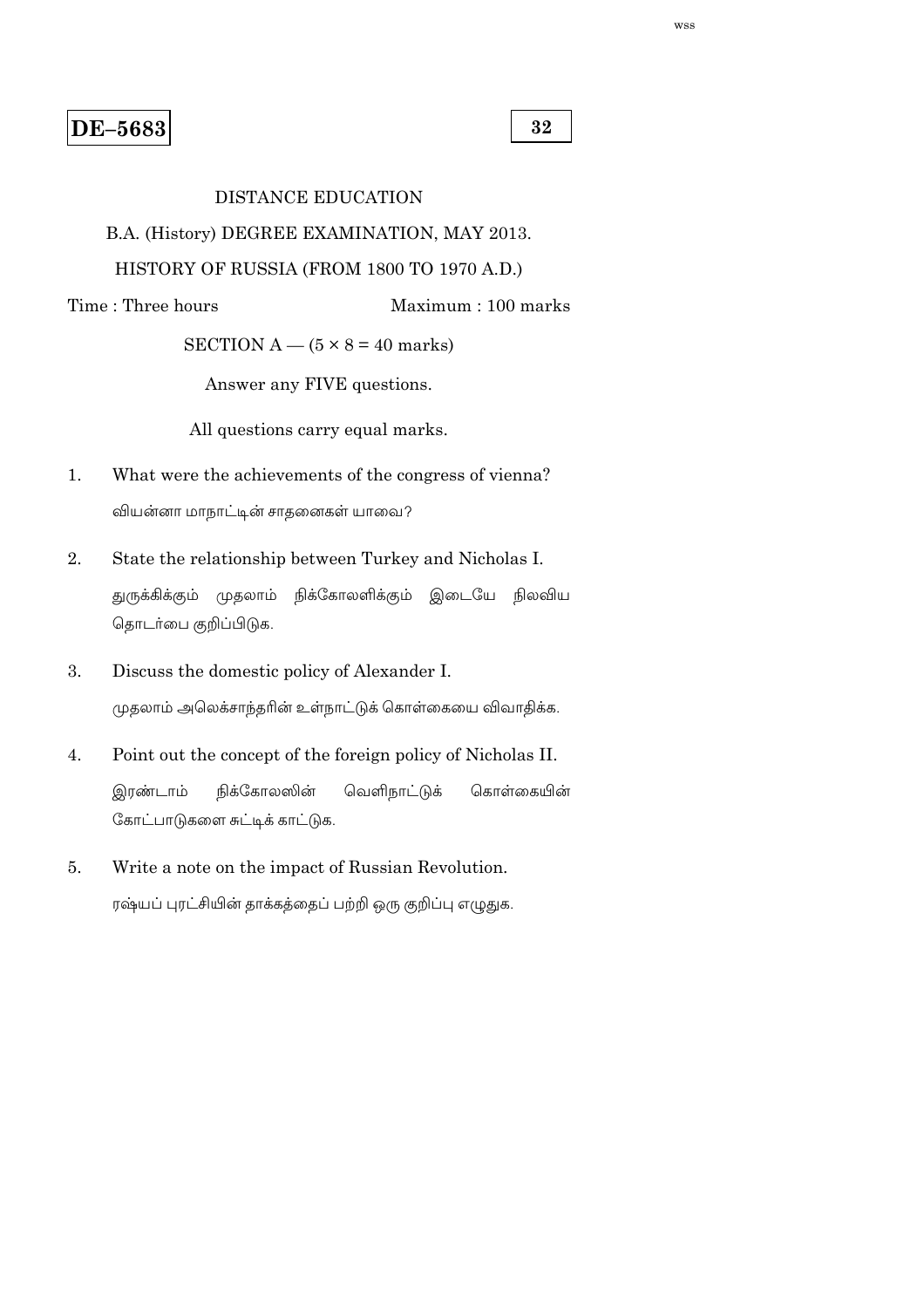- 6. What was the new economic policy? புதிய பொருளாதாரக் கொள்கை என்றால் என்ன?
- Bring out the reforms of Khurshev. 7. குருசேவின் சீர்திருத்தங்களை வெளிக் கொணர்க.
- 8. Define the principles of the communist bloc. கம்யூனிச அணியின் கொள்கைகளை விளக்குக.

SECTION B  $-$  (4  $\times$  15 = 60 marks)

Answer any FOUR questions.

All questions carry equal marks.

- 9. What were the achievements of Alexander I? முதலாம் அலெக்சாந்தரின் சாதனைகள் யாவை?
- Examine the administrative reforms of Alexander II. 10.

இரண்டாம் அலெக்சாந்தரின் நிர்வாக சீர்திருத்தங்களை ஆராய்க.

Trace the causes and results of the Russian Revolution of 11. 1917.

1917 ஆம் ஆண்டு ரஷ்யப் புரட்சியின் காரணங்கள் மற்றும் முடிவுகளை ஆய்க.

- 12. Describe the rule of Stalin. ஸ்டாலின் ஆட்சியை விவரிக்க.
- Explain the nature and impact of the cold war. 13.

பனிப்போரின் தன்மை மற்றும் தாக்கத்தை விளக்குக.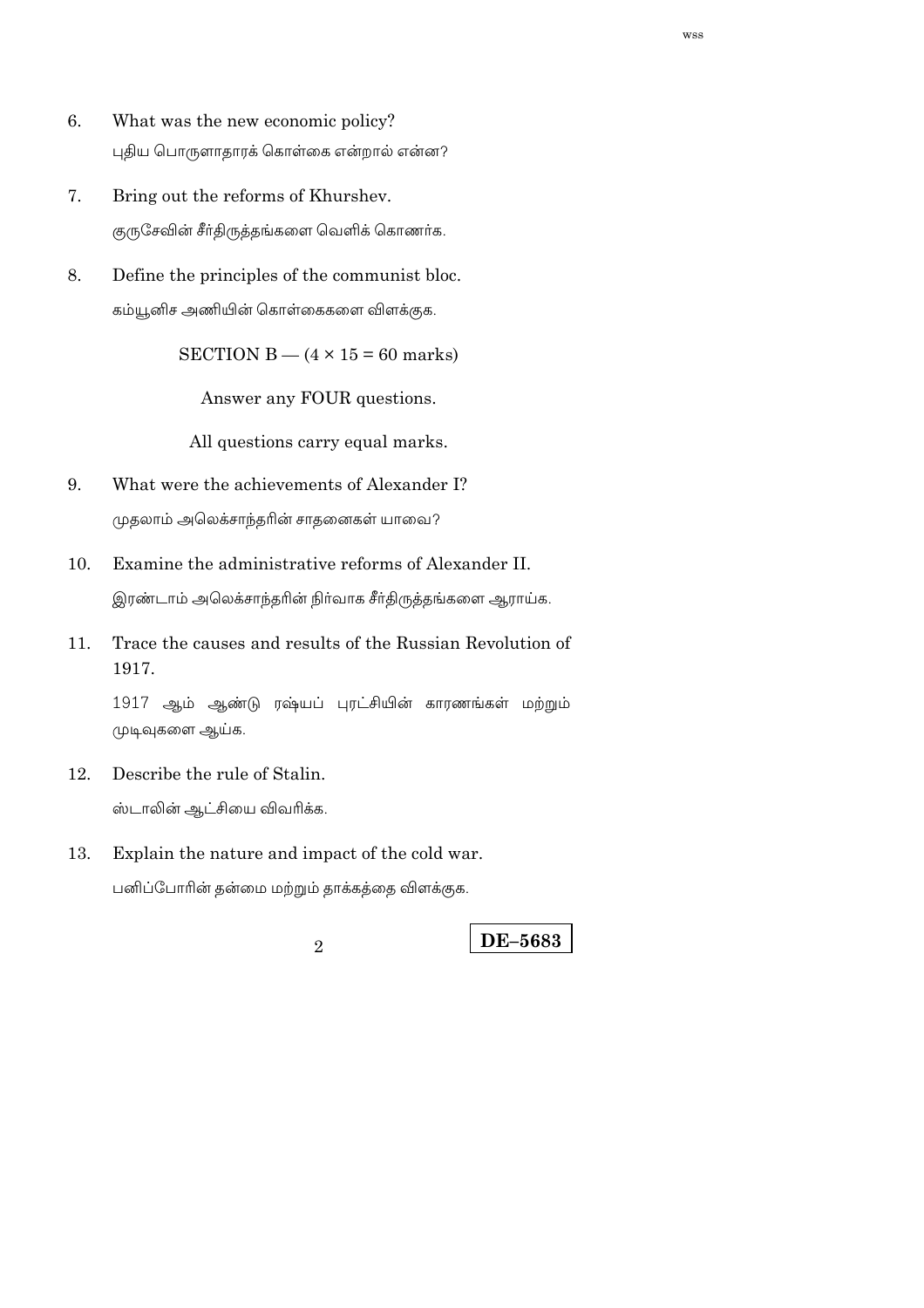- Why did Russia participate in the Second World War? 14. இரண்டாம் உலகப்போரில் ரஷ்யா ஏன் கலந்து கொண்டது?
- Write an essay on the foreign policy of Russia since 1950.  $15.$ 1950 முதல் ரஷ்யாவின் வெளிநாட்டுக் கொள்கை பற்றி ஒரு கட்டுரை எழுதுக.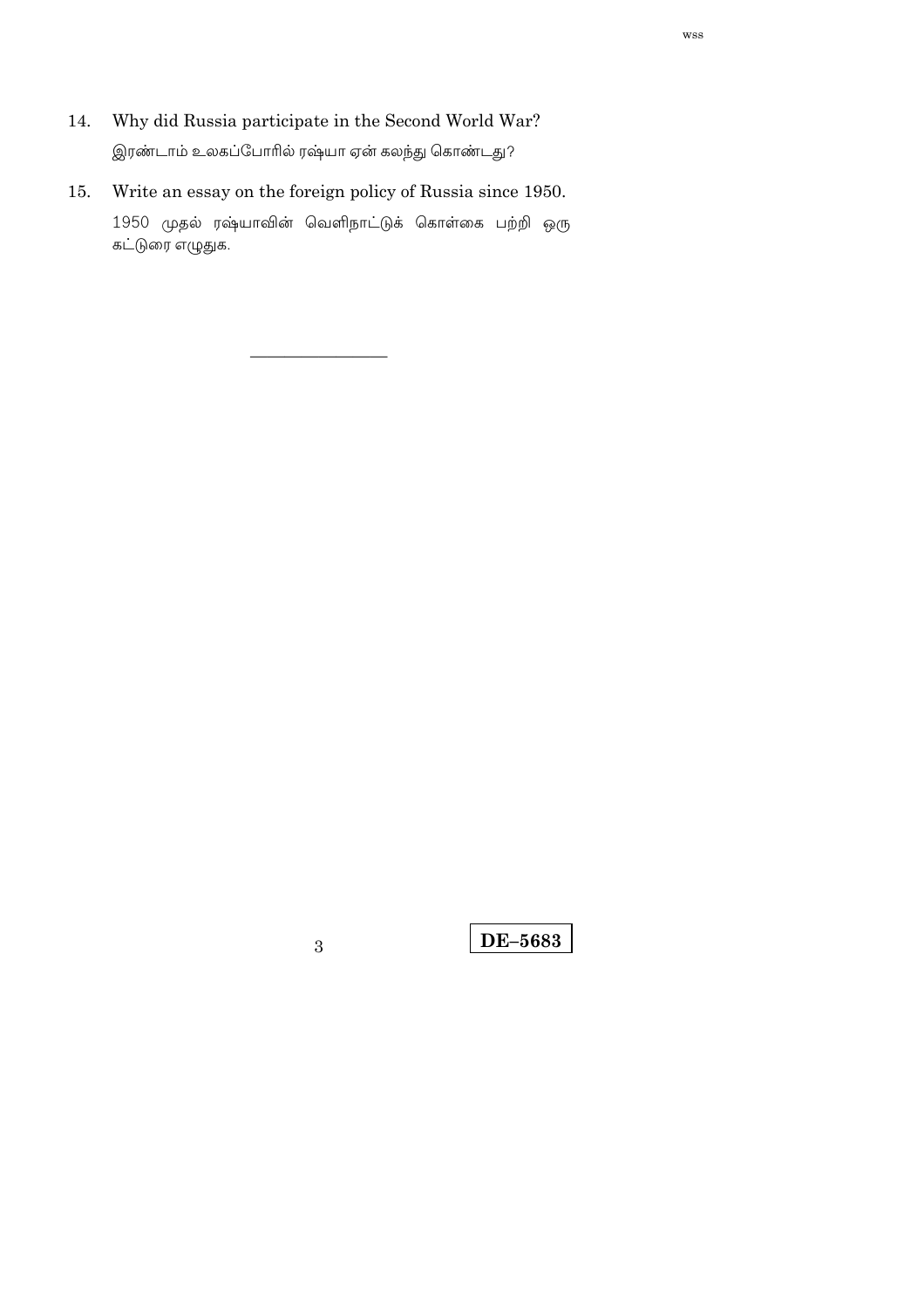33

#### **DISTANCE EDUCATION**

#### B.A. (History) DEGREE EXAMINATION, MAY 2013

## INTERNATIONAL RELATIONS(FROM 1914 TO THE PRESENT)

Time: Three hours

Maximum: 100 marks

SECTION A  $-$  (5  $\times$  8 = 40 marks)

Answer any FIVE of the following.

All questions carry equal marks.

- What were the causes for the I World war?  $1.$ முதல் உலகப்போருக்கான காரணங்கள் யாவை?
- $\overline{2}$ . Explain the significance of Locorno pact. லாக்கார்னோ உடன்படிக்கையின் முக்கியத்துவத்தை விளக்குக.
- 3. Examine the causes for the rise of Chinese nationalism. சீன தேசிய எழுச்சிக்கான காரணங்களை ஆய்க.
- $\overline{4}$ . What were the terms of Rome-Berlin-Tokyo Axis. Elucidate the importance.

ரோம்–பெர்ளன் – டோக்கியோ ஒப்பந்தத்தின் ஷரத்துக்கள் யாவை? அதன் முக்கியத்துவத்தை விளக்குக.

Describe the organisation and the works of NATO. 5.

நேட்டோ அமைப்பையும் அதன் பணிகளையும் விவரி.

 $6.$ Examine the various causes for the rise of Arab Nationalism.

அரேபிய தேசிய எழுச்சிக்கான பல்வேறு காரணங்களை ஆய்க.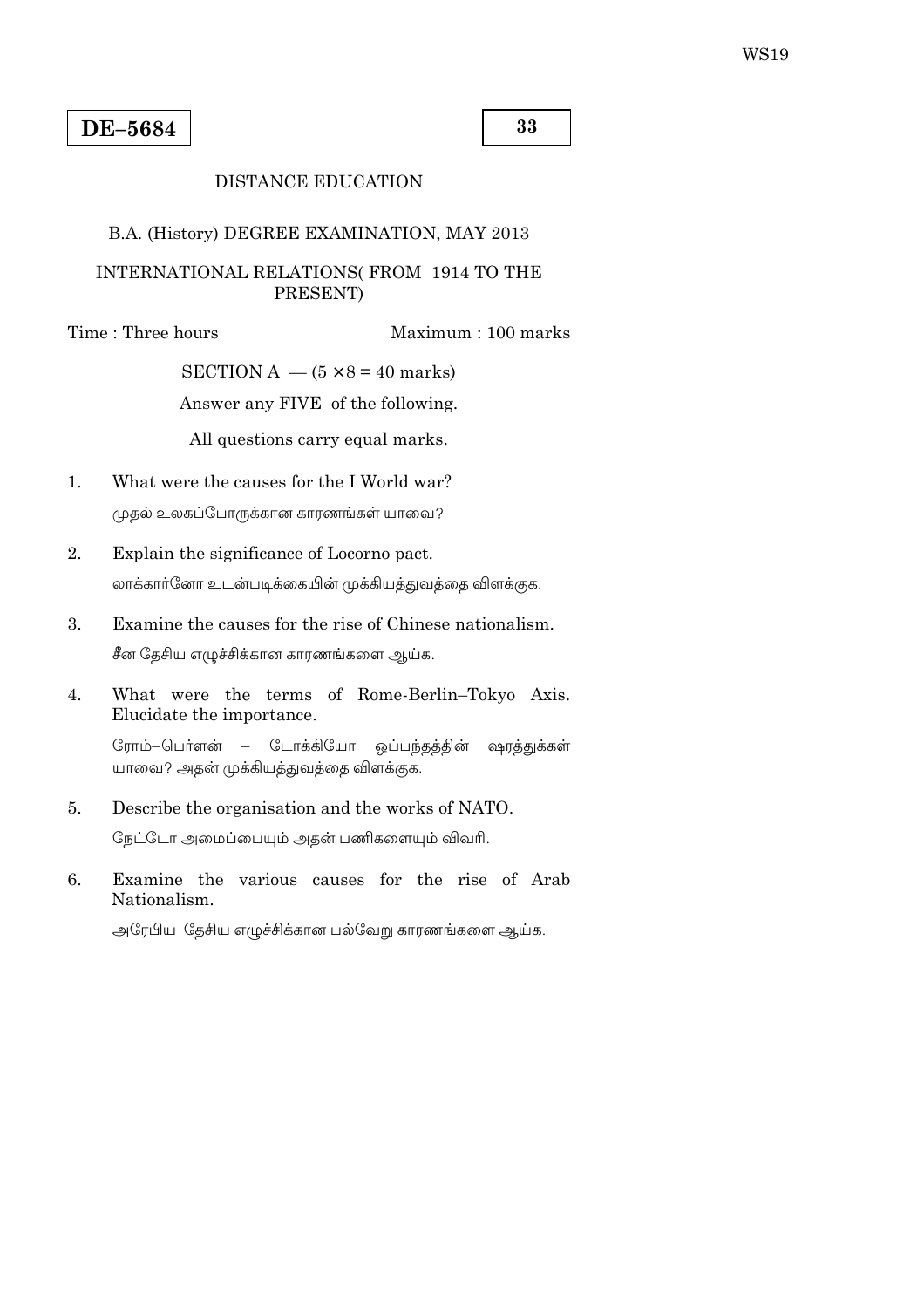- What is disarmament? How can it be achieved? 7. படைகுறைப்பு என்றால் என்ன? அது எவ்வாறு சாத்தியமாகும்?
- 8. What are the merits of globalisation?

உலகமயமாக்கலின் பயன்கள் யாவை?

SECTION B  $-$  (4  $\times$  15 = 60 marks)

Answer any FOUR of the following.

All questions carry equal marks.

Elucidate the aims and the achievements of league of 9. nation.

சர்வதேச சங்கத்தின் நோக்கங்கள் மற்றும் சாதனைகள் ஆகியவற்றை விளக்குக.

- 10. Trace the early carrer and the achievements of Hitler. ஹிட்லரின் இளமைகாலம் மற்றும் சாதனைகளை வரைக.
- 11. Examine the foreign policy of U.S.A.

அமெரிக்காவின் வெளியுறவு கொள்கையை ஆய்க.

12. What are the aims and the organs of U.N.O.?

ஐ.நா சபையின் நோக்கங்கள் மற்றும் அமைப்புகள் யாவை?

13. Examine the causes for the awakening in Africa and its effects.

ஆப்பிரிக்காவில் ஏற்பட்ட எழுச்சிக்கான காரணங்களையும் அதன் விளைவுகளையும் ஆய்க.

Discuss the causes and the course of II world war.  $14.$ 

இரண்டாம் உலகப்போருக்கான காரணங்களையும் போக்கையும் விவாதி.

15. Examine the causes that threaten world peace.

உலக அமைதிக்கு அச்சுருத்தும் காரணிகளை ஆய்க.

 $\mathfrak{D}$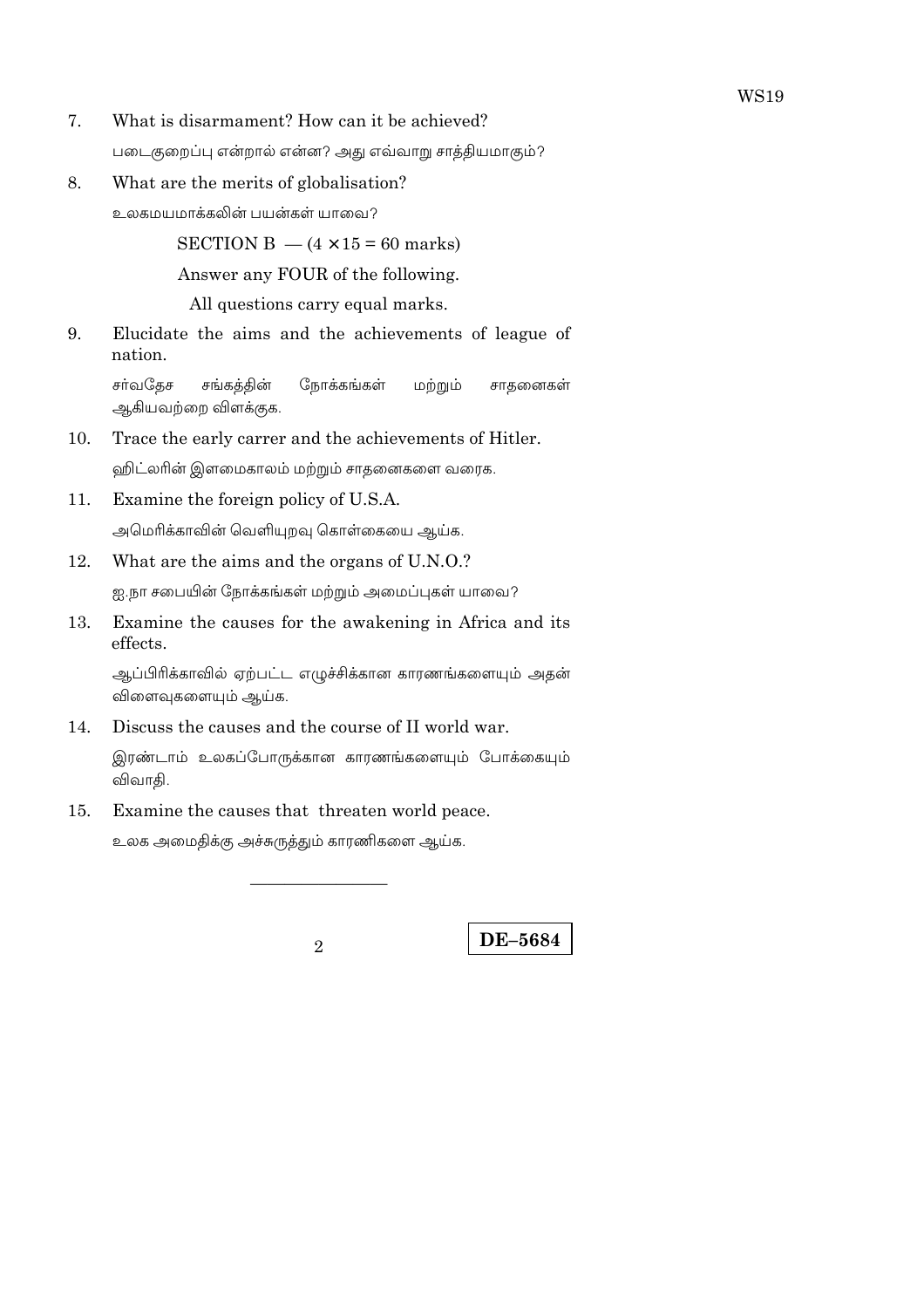34

## **DISTANCE EDUCATION**

#### B.A. (History) DEGREE EXAMINATION, MAY 2013

### TOURISM MANAGEMENT

 $(2008$  onwards)

Time: Three hours

Maximum: 100 marks

SECTION A  $-$  (5  $\times$  8 = 40 marks)

Answer any FIVE of the following.

- $1.$ Explain the meaning of tourism. சுற்றுலாவின் பொருளை விளக்குக.
- $\overline{2}$ . Explain the impact of Industrial Revolution on Tourism. சுற்றுலா மீது தொழிற்புரட்சி ஏற்படுத்திய தாக்கத்தை விளக்குக.
- 3. What are the aims and the achievements of PATA? பி.எ.டி.எ. அமைப்பின் நோக்கங்கள் மற்றும் சாதனைகள் யாவை?
- Discuss the role of transport in the development of  $\overline{4}$ . Tourism.

சுற்றுலா வளர்ச்சியில் போக்குவரத்தின் பங்கினை மதிப்பிடுக.

5. How does Tourism promote International trade?

> சுற்றுலா எவ்வாறு பன்னாட்டு வர்த்தகத்தை மேன்மைப்படுத்துகிறது?

6. Explain the social importance of Tourism. சுற்றுலாவின் சமுதாய முக்கியத்துவத்தை விளக்குக.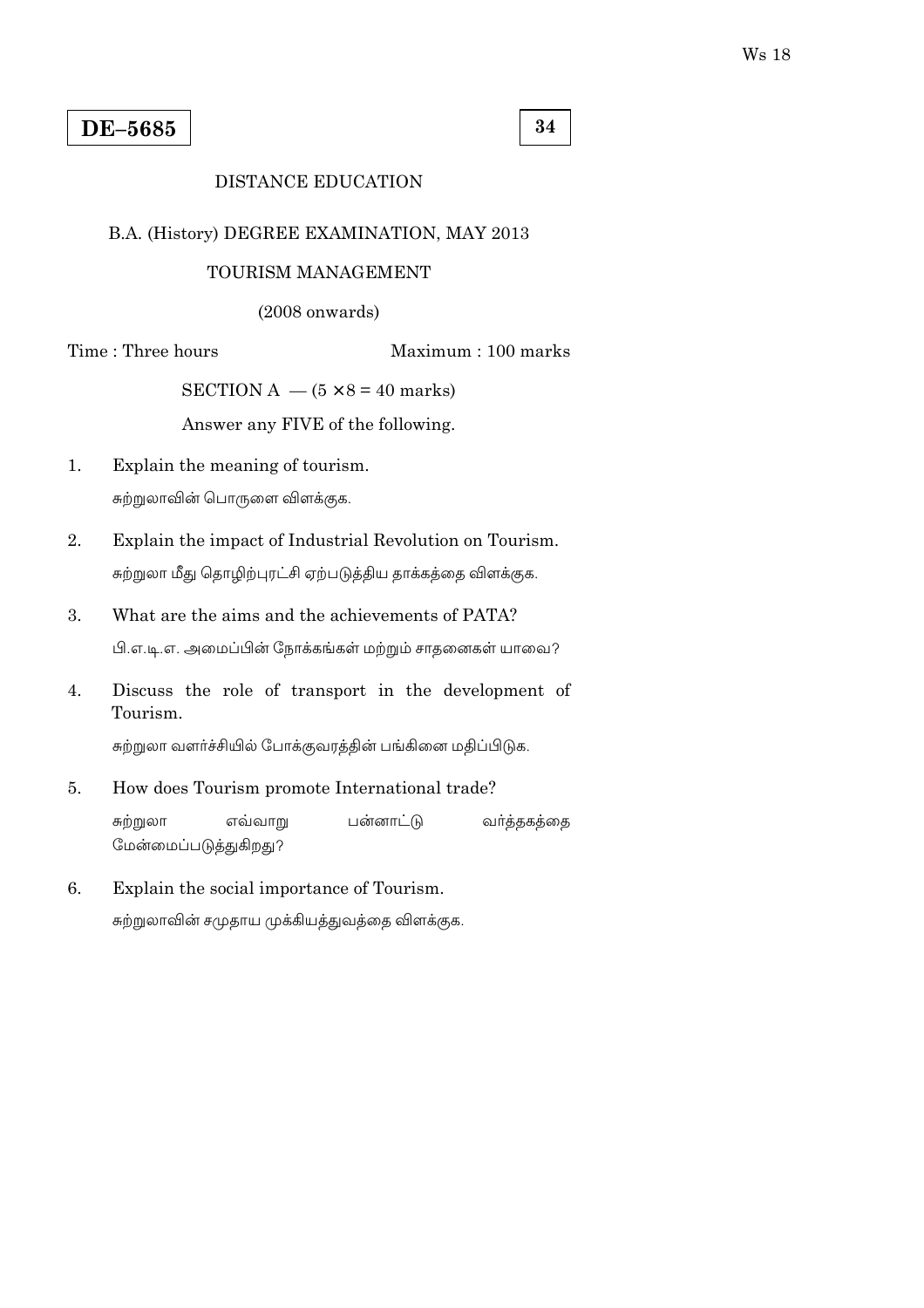- 7. What were the recommendation of Sargeant committee? சார்ஜெண்ட் குழுவின் பரிந்துரைகள் யாவை?
- Assess the services of the Indian Tourism development 8. corporation.

இந்திய சுற்றுலா வளர்ச்சி கழகத்தின் பணிகளை மதிப்பிடுக.

SECTION B  $-$  (4  $\times$  15 = 60 marks)

Answer any FOUR of the following.

9. Identify the types of Tourism and explain their significance.

சுற்றுலாவின் புலப்படுத்தி அவைகளின் வகைகளை முக்கியத்துவத்தை விளக்கு.

- 10. Trace the history of Tourism up to 18 th century A.D. பதினெட்டாம் நூற்றாண்டு வரை சுற்றுலாவின் வரலாற்றை வரைக.
- What is Tourism promotion? Explain the promotion 11. techniques.

சுற்றுலா மேம்பாடு என்றால் என்ன? மேம்பாட்டு உத்திகளை விளக்கு.

12. Examine the causes for the development of Modern Tourism.

தற்கால சுற்றுலா வளர்ச்சிக்கான காரணங்களை ஆய்க.

13. Explain the economic benefits of Tourism.

சுற்றுலாவின் பொருளாதார நன்மைகளை விளக்கு.

**Ws 18** 

 $\overline{2}$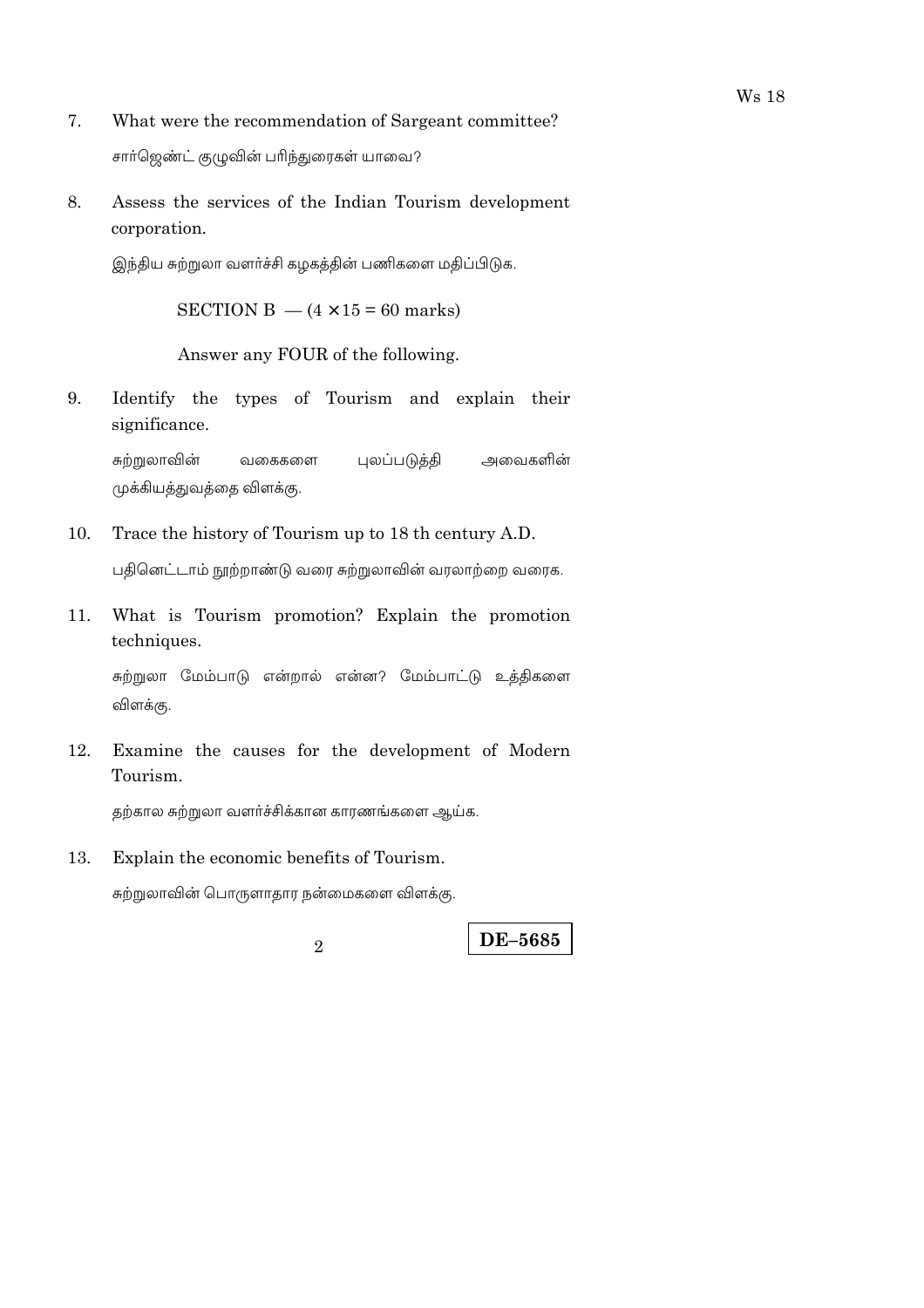Discuss the Tourist importance of Indian Movements. 14.

இந்திய நினைவுச் சின்னங்களின் சுற்றுலா முக்கியத்துவத்தை விவாதி.

State the organisation and the functions of world tourism 15. organisations.

உலக சுற்றுலா கழகத்தின் அமைப்பையும் அதன் பணிகளையும் குறிப்பிடுக.

 $\overline{3}$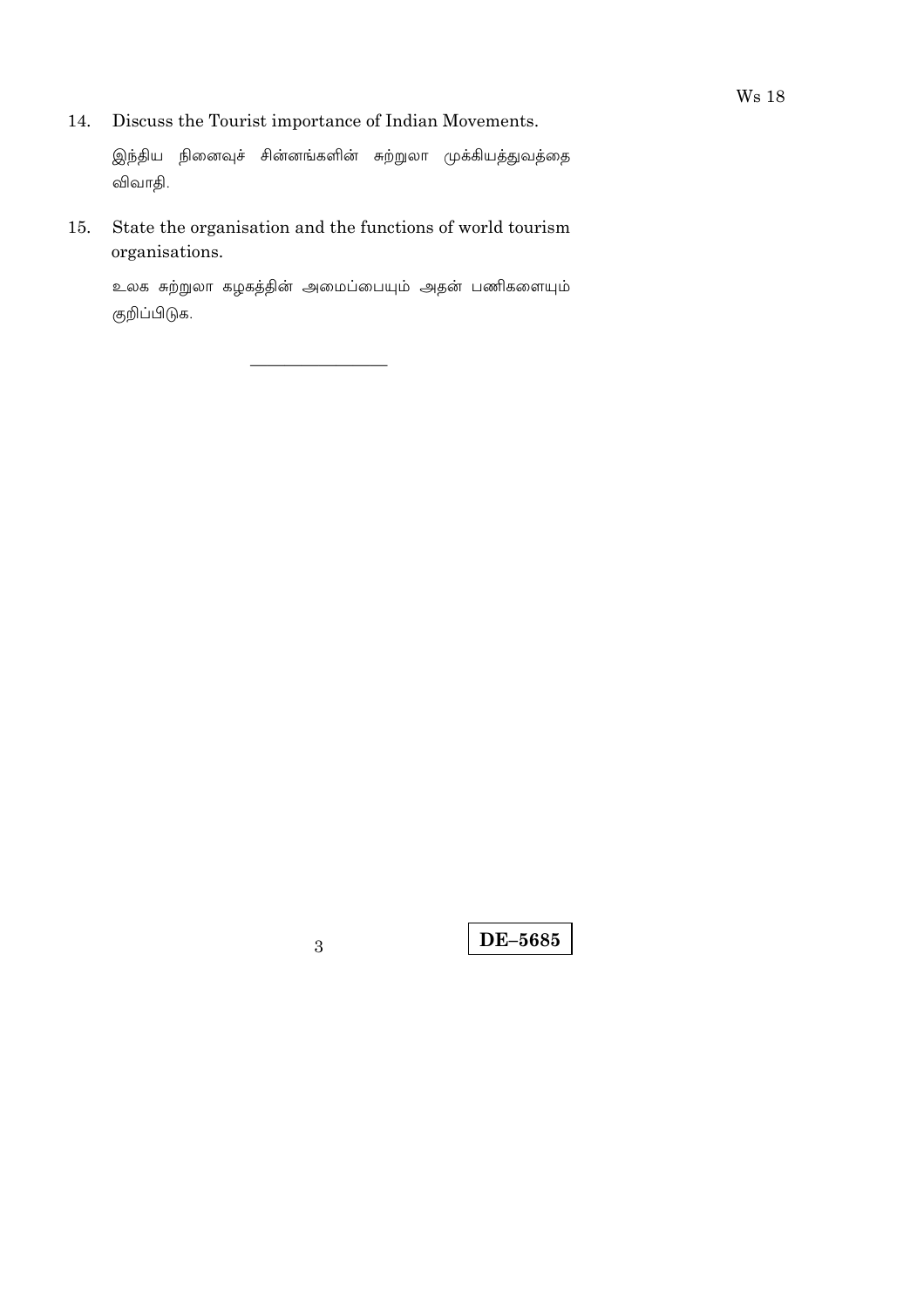35

## **DISTANCE EDUCATION**

### B.A. (History) DEGREE EXAMINATION, MAY 2013

## COMPUTERS AND DATA PROCESSING

 $(2008$  onwards)

Time: Three hours

Maximum: 100 marks

PART A  $-$  (5  $\times$  8 = 40 marks)

Answer any FIVE questions.

 $1<sup>1</sup>$ Describe the characteristics of Batch and real-time processing system.

தொகுதி கூட்டம் மற்றும் இயல்பான கால எல்லை முறைகளின் பண்பு கூறுகளை விளக்குக.

 $\overline{2}$ . Describe briefly about remote data entry devices.

> செய்தி நெடுந்தொலைவிலுள்ள குறிப்புகளின் தொகுதி சுழற்சித்திறம் பதிவு செய்தல் பற்றி விளக்குக.

3. What is decision table? Explain its usage.

கீர்மான அட்டவணை என்றால் என்ன? பயன்பாடுகளை விவரி.

- 4. What are the types of data processing system? Explain. தரவு செயலாக்க முறைமையின் வகைகள் யாவை? விவரி.
- 5. Discuss about the report generation techniques. அறிக்கை தோற்றுவித்தல் முறைகளை பற்றி எடுத்துரைக்க.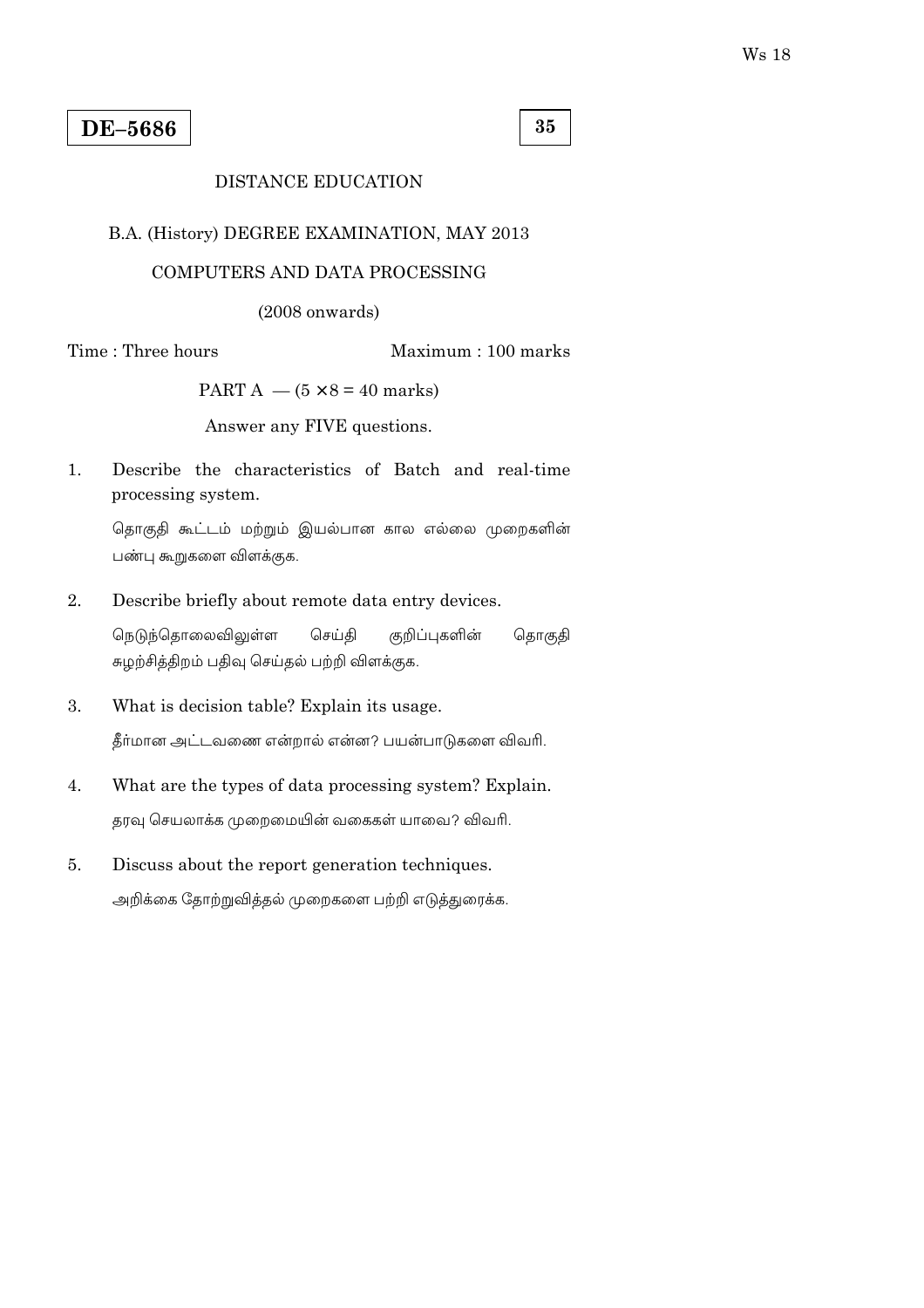- 6. Describe the typical batch processing applications. தரவு செயலாக்க பயன்பாடு நிகழ்ச்சி நிரல் பற்றி விவரி.
- 7. What are the activities involved in inventory control and accounting? Discuss.

பொருட்கள் பட்டியலின் கட்டுப்பாடு மற்றும் கணக்குபதிவியல் செயல்பாடுகள் யாவை? எடுத்துரைக்க.

8. Discuss about real-time applications.

இயல்பான கால எல்லை வணிகம் பயன்பாடு பற்றி எடுத்துரைக்க.

PART B  $-$  (4  $\times$  15 = 60 marks)

Answer any FOUR questions.

9. Explain the basic components of a digital computer with neat diagram.

ஒரு எண்ணிலக்கக் கணிப்பொறி முறைமையின் அடிப்படை பொருட்கூறுகளை தக்க வரைபடத்துடன் விவரி.

10. Describe the components of a data processing system.

தரவு தரப்படுத்தல் முறைமையின் பண்புக் கூறுகளை எடுத்துரைக்க.

- $11.$ Explain in detail about the file organization techniques. கோப்பு அமைவாக்கம் பற்றி விரிவாக எடுத்துரைக்க.
- 12. Describe the functionalities of the payroll processing system.

சம்பள பட்டியல் முறைமை மற்றும் அதன் செயல்பாடுகளை விவரி

 $\overline{2}$